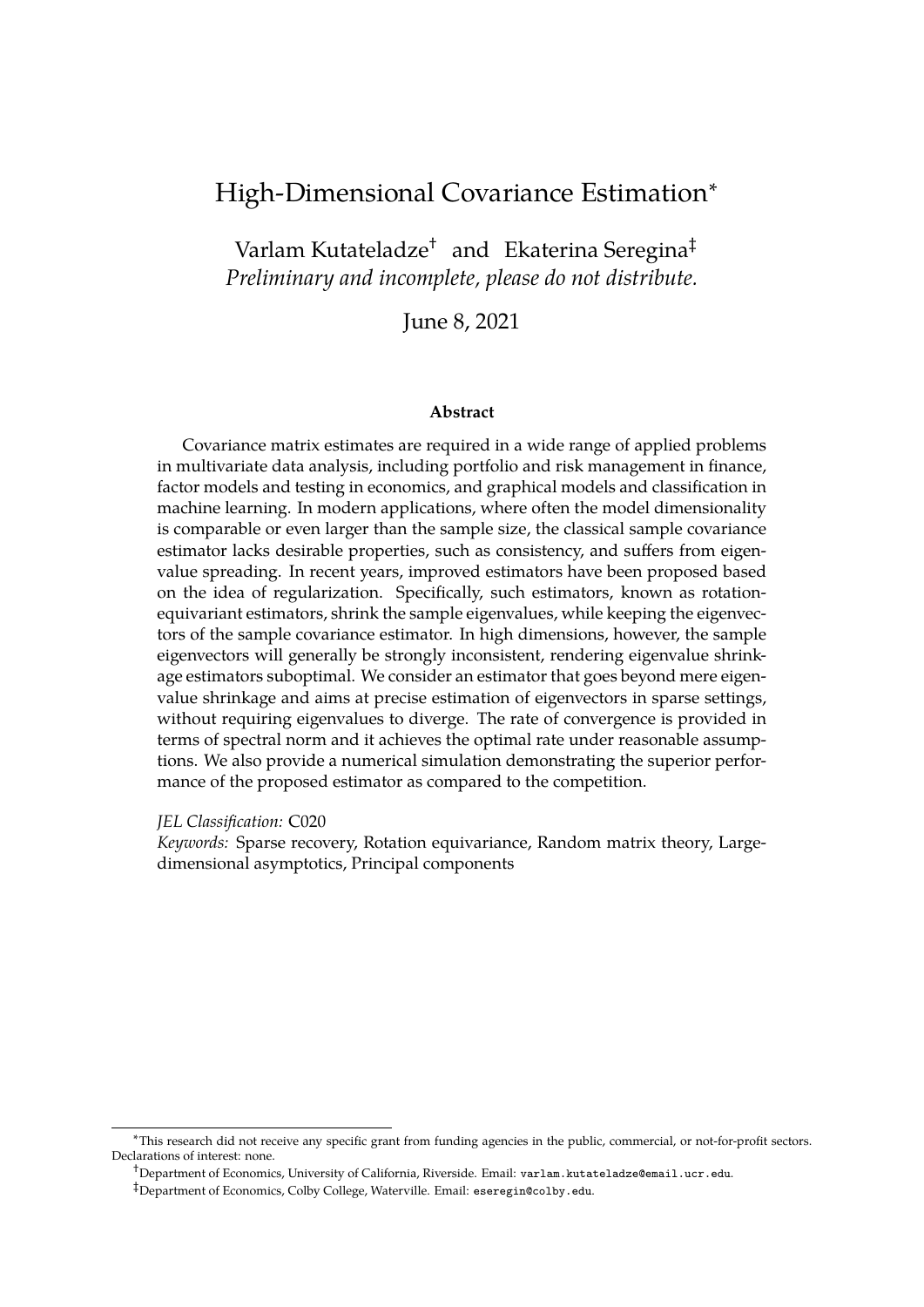# **1 Introduction**

Covariance matrix estimation is fundamental to multivariate statistical analysis. In statistics and machine learning, some of its applications include graphical modeling, clustering, classification by linear or quadratic discriminant analysis and dimensionality reduction by PCA. In finance, covariance estimates play a central role in portfolio optimization and risk management. In economics, its uses include Kalman filtering, factor analysis, hypothesis testing, GLS and GMM. Covariance estimation is also key in many application in signal processing, bioinformatics and several other fields.

With rapidly increasing availability of data, the analysis of covariance matrices in the low-dimensional (or classical) regime quickly becomes obsolete. This paper considers a large-dimensional framework, where the number of variables  $p$  is comparable or even larger than the sample size  $n$ . In such settings, the sample covariance estimator S loses desirable properties and its classical theoretical foundations break down. For instance, if  $p > n$ , S is not full rank, so the inverse does not exist. Even when S is invertible, its inverse is highly biased for the theoretical inverse when  $p$  and  $n$  are comparable. In portfolio optimization this may lead to imprecise and highly volatile weights. Several other major issues such as eigenvalue spreading and eigenvector inconsistency are considered in this manuscript.

On the other hand, while a generic high-dimensional analysis is complicated, sparsity may be a reasonable simplifying assumption to resort to. Furthermore, in applications ranging from genomics to finance, sparsity-inducing approach may be preferred to unrestricted estimation. For example, assets weights in eigenportfolio methodology are proportional to the corresponding eigenvector entries; hence, sparse estimation of an eigenvector leads to more parsimonious allocations with less associated transaction costs. In addition, sparse estimates are easier to interpret.

The literature on covariance estimation proposed some remedies to tackle these challenges. One approach is to shrink a high-variance sample estimator to some structured matrix which may be highly biased and thus produce a better estimator which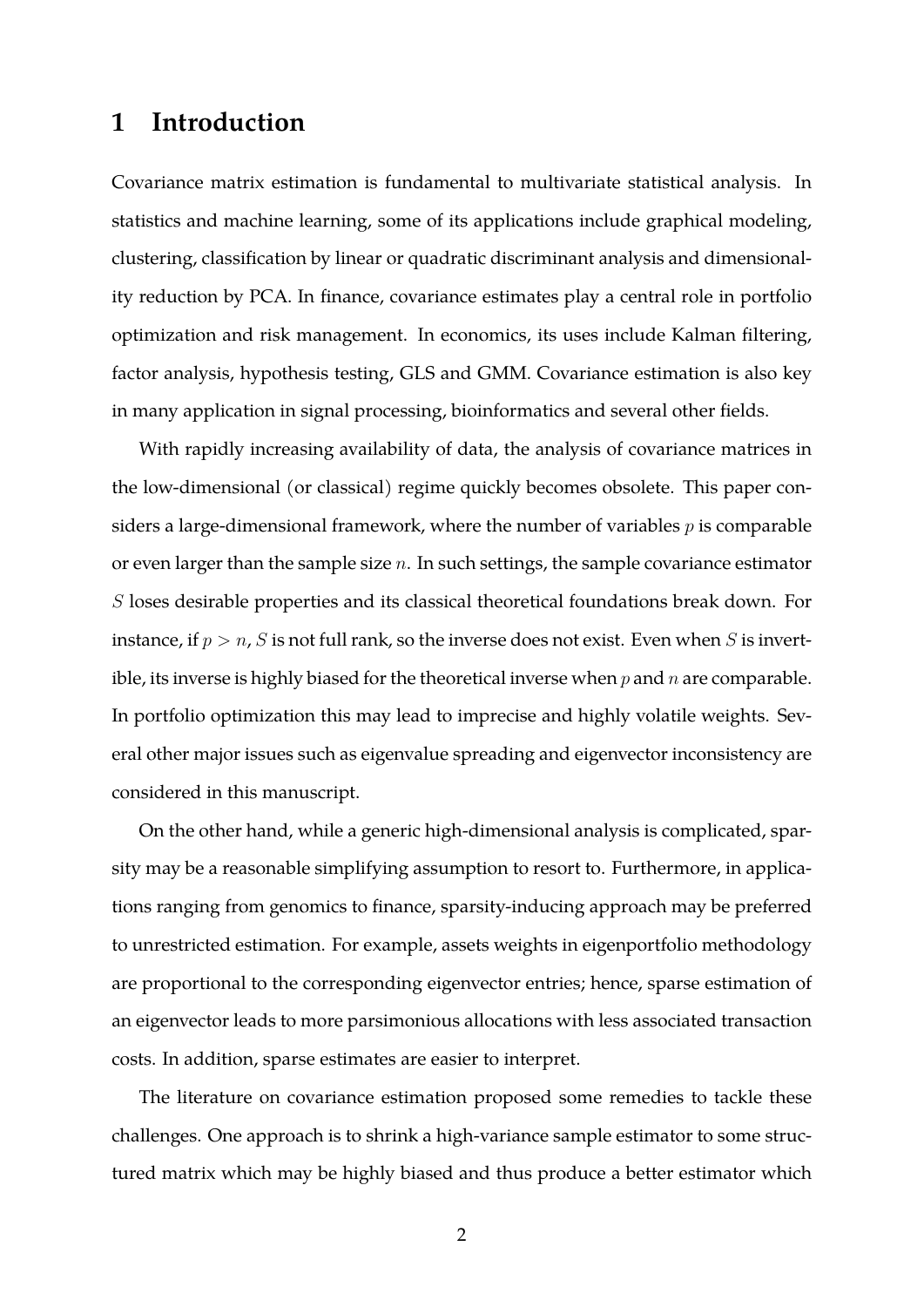would achieve optimal bias-variance trade-off. Another approach is to assume a lowdimensional structure in the data as in factor models and consider the implied covariance. Statisticians and mathematicians have also looked into estimation based on the behavior of random matrices, where the analysis is primarily driven by theoretical advancements in random matrix theory.

This paper proposes an estimator that is suitable for the high-dimensional regime, analyzes its theoretical properties and provides a numerical experiment comparing it with the alternative methods. The manuscript is structured as follows. Section 2 describes some of the phenomena and challenges that arise in settings where the number of dimensions is large, reviews some existing approaches and, in this context, motivates the proposed estimator. Section 3 described the model setup, introduces the estimator and point out the similarities with the factor model framework. Section 4 considers a numerical simulation and Section 5 concludes and mentions possible extensions.

**Notation.** For a vector  $v \in \mathbb{R}^d$ , we write its *i*-th element as  $v_i$ . The corresponding  $\ell_p$ norm is  $\|{\rm v}\|_p~=~\big(\sum_{i=1}^d |v_i|^p\big)^{1/p}.$  For a matrix  $A\, \in\, \mathbb{R}^{m\times d}$ , we write its  $(i,j)$ -th entry as  $\{A\}_{ij}$  and denote its *i*-th row (transposed) and *j*-th column as column vectors  $A_i$ . and  $A_{.j}$  respectively. Its singular values are  $\sigma_1(A) \geq \sigma_2(A) \geq \ldots \geq \sigma_q(A)$ , where  $q = \min(m, d)$ . The spectral norm is a matrix operator norm induced by the Euclidean norm,  $\left\| A \right\|_2 = \max\limits_{\text{v}\neq 0}$  $\left\Vert Av\right\Vert _{2}$  $\frac{|Av||_2}{||v||_2} = \sigma_1(A)$ . The max and Frobenius norms are given as  $||A||_{max} =$  $\max_{i,j} |a_{ij}|$  and  $||A||_F = \sqrt{tr(A'A)} = \sqrt{\sum_{i=1}^q \sigma_i^2(A)}$  respectively. Finally, for a sequence of random variables  $\{X_n\}_{n=1}^{\infty}$  and a sequence of real nonnegative numbers  $\{a_n\}_{n=1}^{\infty}$ , denote  $X_n = O_{\mathbb{P}}(a_n)$  if  $\forall \epsilon > 0, \exists M, N > 0$  such that  $\forall n > N$ ,  $\mathbb{P}(|X_n/a_n| \ge M) < \epsilon$ ; and denote  $X_n = o_\mathbb{P}(a_n)$  if  $\forall \epsilon > 0$ ,  $\lim_{n \to \infty} \mathbb{P}(|X_n/a_n| \geq \epsilon) = 0$ . Finally, let  $\mathbb{1}(\cdot)$  be an indicator function and  $I_d$  is a  $d \times d$  identity matrix.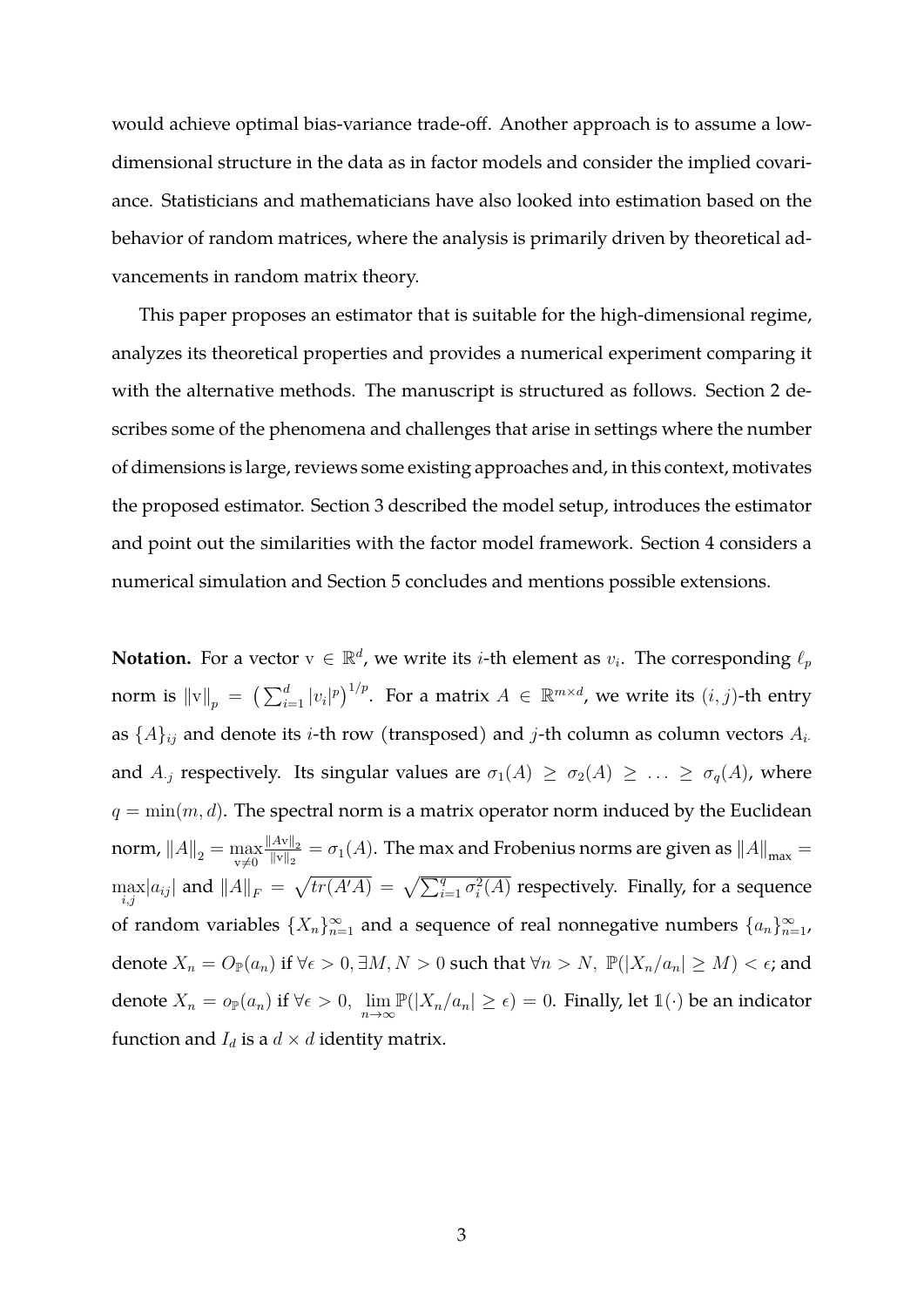# **2 Background & Related Literature**

We observe a data matrix  $X \in \mathbb{R}^{n \times p}$ , where n and p are the number of observations and the number of variables respectively. Denote the population covariance matrix by  $\Sigma \in \mathbb{R}^{p \times p}$  and write its eigendecomposition as

$$
\Sigma = ULU' = \sum_{j=1}^p \ell_j \mathbf{u}_j \mathbf{u}'_j,
$$

where  $U = [\mathbf{u}_1 \cdots \mathbf{u}_p]$  is an orthonormal matrix of eigenvectors, and  $L = diag(\ell_1, \ldots, \ell_p)$ is a diagonal matrix of eigenvalues with  $\ell_1 \geq \ldots \geq \ell_p$ . The sample covariance estimator is given as  $S := \frac{1}{n} X' X$  (demeaned data) and we write its eigendecomposition as

$$
S = V\Lambda V' = \sum_{j=1}^{p} \lambda_j \mathbf{v}_j \mathbf{v}'_j,
$$

with  $V = [v_1 \cdots v_p]$  and  $\Lambda = diag(\lambda_1, \ldots, \lambda_p)$ .

### **2.1 Sample Eigenvalues**

It is well-known that  $S$  is unbiased and consistent in a classical regime, i.e. when  $p$ is fixed and  $n$  diverges. Furthermore, it is generally invertible and has an asymptotically normal spectral distribution centered around the true value [\(Anderson](#page-26-0) [\[1963\]](#page-26-0)), √  $\overline{n}(\lambda_i - \ell_i) \stackrel{d}{\rightarrow} \mathcal{N}(0, 2\ell_i^2), \ j \leq p.$ 

However, it was observed that many of the desirable properties cease to hold once p also grows, specifically when  $\gamma := \lim_{n \to \infty} \frac{p}{n} \in (0, \infty)$ . In fact, consistent estimation of the entire spectrum becomes a lot more problematic as both sample eigenvalues and eigenvectors tend to concentrate beyond their true destination.

Specifically, Marčenko and Pastur [\[1967\]](#page-28-0) derived the empirical distribution of sample eigenvalues, which became known as Marčenko-Pastur distribution. In its simple formulation when  $\Sigma = I_p$ , the empirical distribution of sample eigenvalues of a random matrix  $F_p(x) := \frac{1}{p} \# \{ \lambda_j \leq x \}$  approaches a limiting distribution for which the density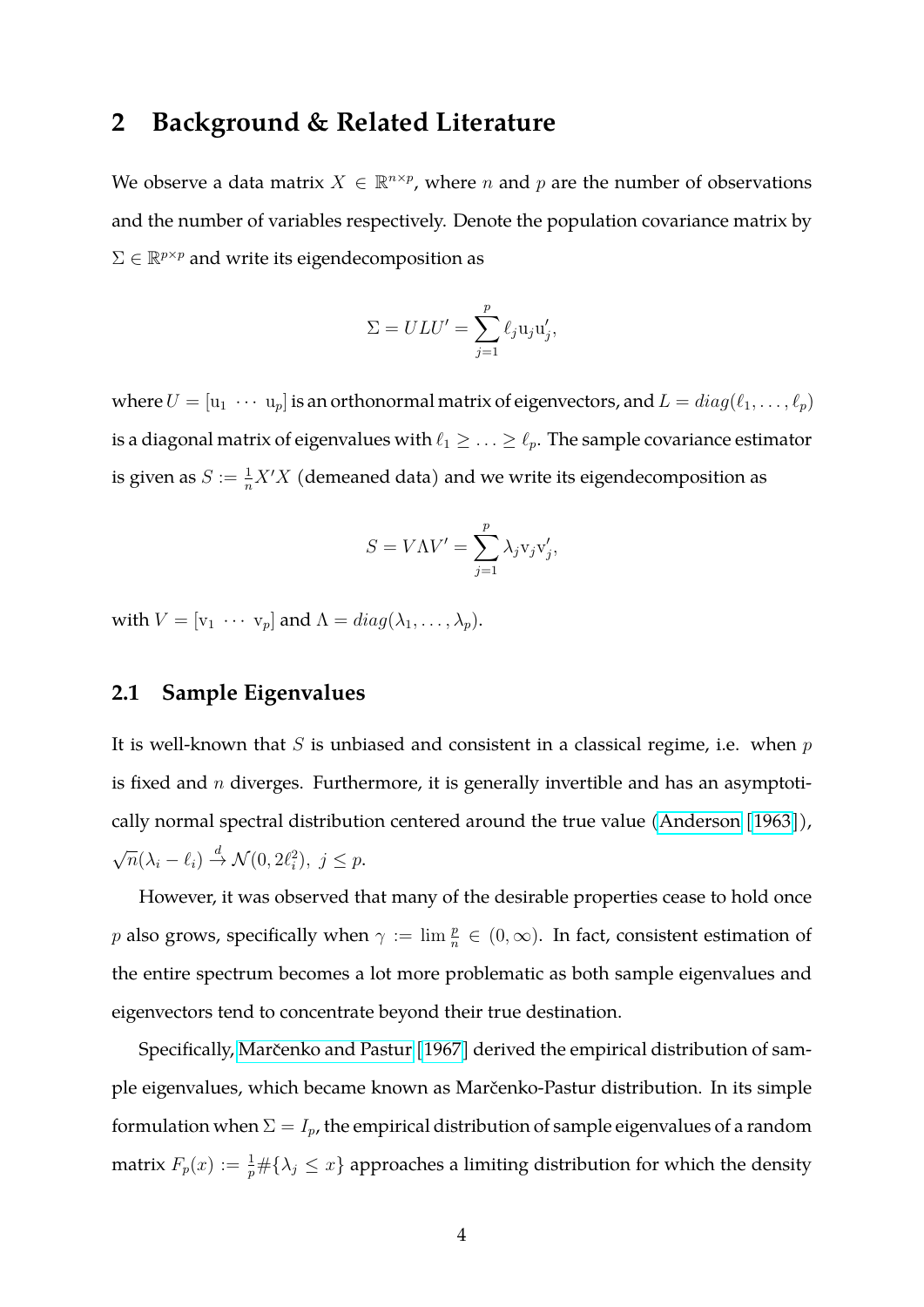is given as

$$
f^{MP}(x) = \frac{\sqrt{(\lambda_+ - x)(x - \lambda_-)}}{2\pi x\gamma}, \quad \lambda_- = (1 - \sqrt{\gamma})^2, \quad \lambda_+ = (1 + \sqrt{\gamma})^2,
$$

where  $\lambda_-, \lambda_+$  are the lower and upper bounds of the support. This result illustrates how sample eigenvalues spread out away from their true values, in this case  $\ell_i = 1$ ,  $\forall i$ . Moreover, there is a positive bias in the largest sample eigenvalues and a negative bias in the smallest eigenvalues. Furthermore, the magnitude of the bias increases with  $p$ .



<span id="page-4-0"></span>Figure 1: Marčenko-Pastur and empirical sample eigenvalue distributions For empirical distribution both panels have  $n = 1000$ , while  $\gamma := p/n$  is different. *Left*:  $\gamma = .2$ ; *Right*:  $\gamma = .8$ .

Figure [1](#page-4-0) plots the theoretical density on top of the empirical sample eigendistribution for *n* datapoints sampled from  $\mathcal{N}_p(0, I_p)$  for different values of  $\gamma := p/n$ . It demonstrates two phenomena. First, the sample eigenvalues are spread out asymmetrically around the true value of 1. Second, the smallest and largest eigenvalues concentrate around  $\lambda_-\$  and  $\lambda_+$  respectively. In fact, Bai-Yin's law [\(Bai and Yin](#page-26-1) [\[1993\]](#page-26-1)) states that for matrices with bounded fourth moments the extreme sample eigenvalues land almost surely on these edges, i.e.  $\lambda_p \stackrel{a.s.}{\to} \lambda_-$  and  $\lambda_1 \stackrel{a.s.}{\to} \lambda_+$ . Excellent treatment is given in [Bai](#page-26-2) [and Silverstein](#page-26-2) [\[2010\]](#page-26-2).

This paper focuses on the case when a few population eigenvalues are larger than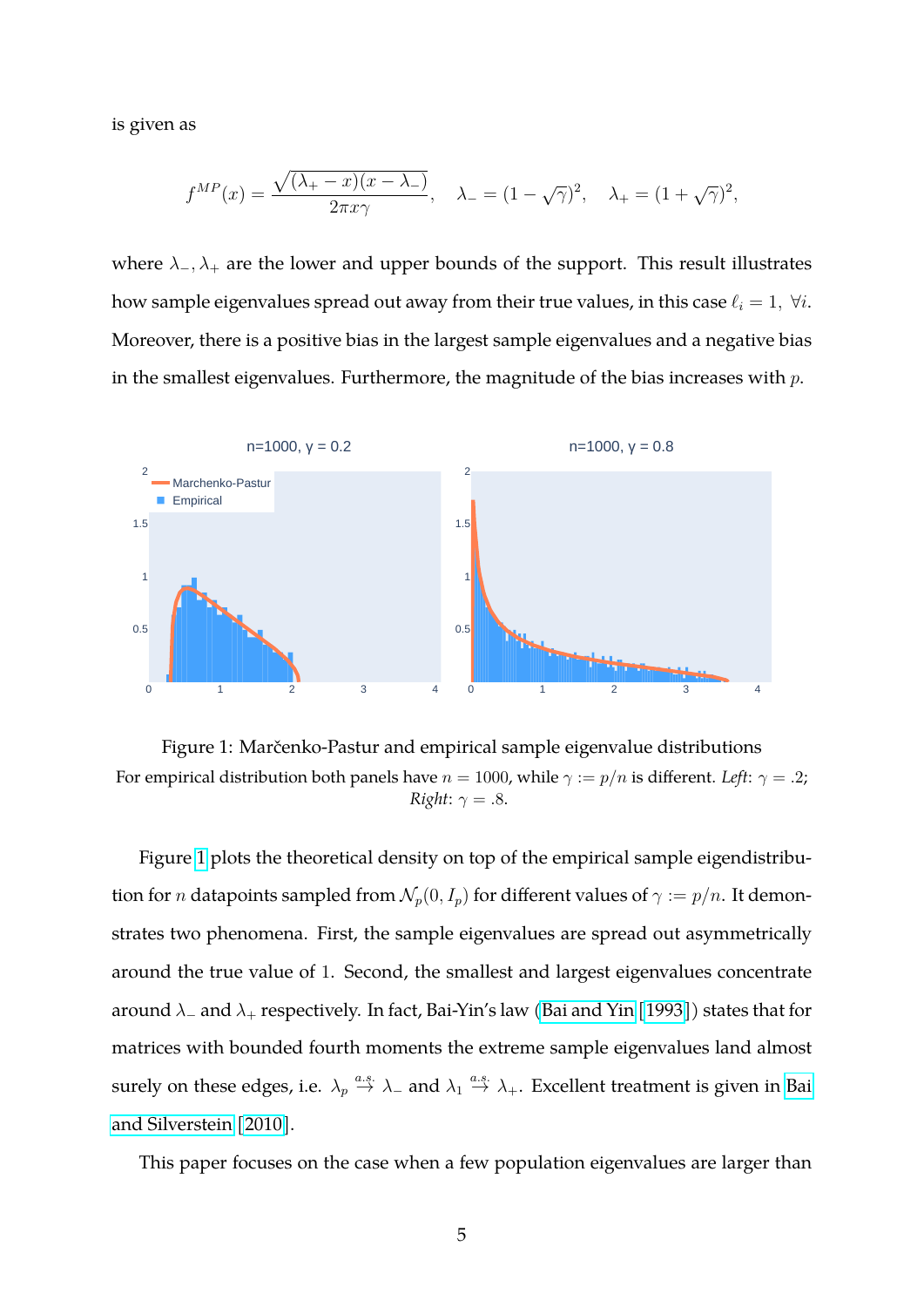the bulk, in other words top eigenvalues are spiked [\(Johnstone](#page-27-0) [\[2001\]](#page-27-0)),

$$
\Sigma = diag(\ell_1,\ldots,\ell_r,1,\ldots,1), \ell_r > 1.
$$

The convergence of the sample eigenvalues in this case depends on the magnitude of the true spikes in comparison to the so-called BBP transition point  $\lambda_+^{1/2}$ , named after its discoverers [Baik et al.](#page-26-3) [\[2005\]](#page-26-3). Specifically, we have for  $j \leq r$ ,

$$
\lambda_j \stackrel{a.s.}{\rightarrow} \begin{cases} \lambda_+, & \ell_j < \lambda_+^{1/2}, \\ \ell_j + \gamma \frac{\ell_j}{\ell_j - 1}, & \ell_j > \lambda_+^{1/2}, \end{cases}
$$

as  $n, p \rightarrow \infty$ . That is, there is an upward bias in leading sample eigenvalues and the amount of bias is asymptotically known. [Baik and Silverstein](#page-26-4) [\[2006\]](#page-26-4) establish the almost sure limits of the eigenvalues of large sample covariance matrices in a spiked population model framework. Moreover, the exact asymptotic distribution of the largest and smallest eigenvalues is also known [\(Tracy and Widom](#page-28-1) [\[1996\]](#page-28-1)).

Hence, if the true spikes are not large enough, the sample eigendistribution will follow the Marčenko-Pastur distribution. In the opposite case, the spiked sample eigenvalues will overshoot the true counterparts and lie above the Marcenko-Pastur sea. In general this knowledge can be used as a heuristic for inferring the number of principal components or factors.

In view of the above phenomena, statisticians have proposed to construct rotationally invariant estimators (RIE), which would correct the sample eigenvalues while assuming the sample and true eigenvectors coincide. This includes many popular estimators, e.g. linear shrinkage of the sample covariance with a structured matrix (typically, an identity) proposed in [Ledoit and Wolf](#page-27-1) [\[2004\]](#page-27-1) or nonlinear extensions as in [Ledoit](#page-28-2) [and Wolf](#page-28-2) [\[2012\]](#page-28-2), which in essence seek to pull upward and downward biased sample estimates towards the center. Another approach is to set all eigenvalues inside the Marčenko-Pastur sea to some constant, as these are deemed as noise, while keeping the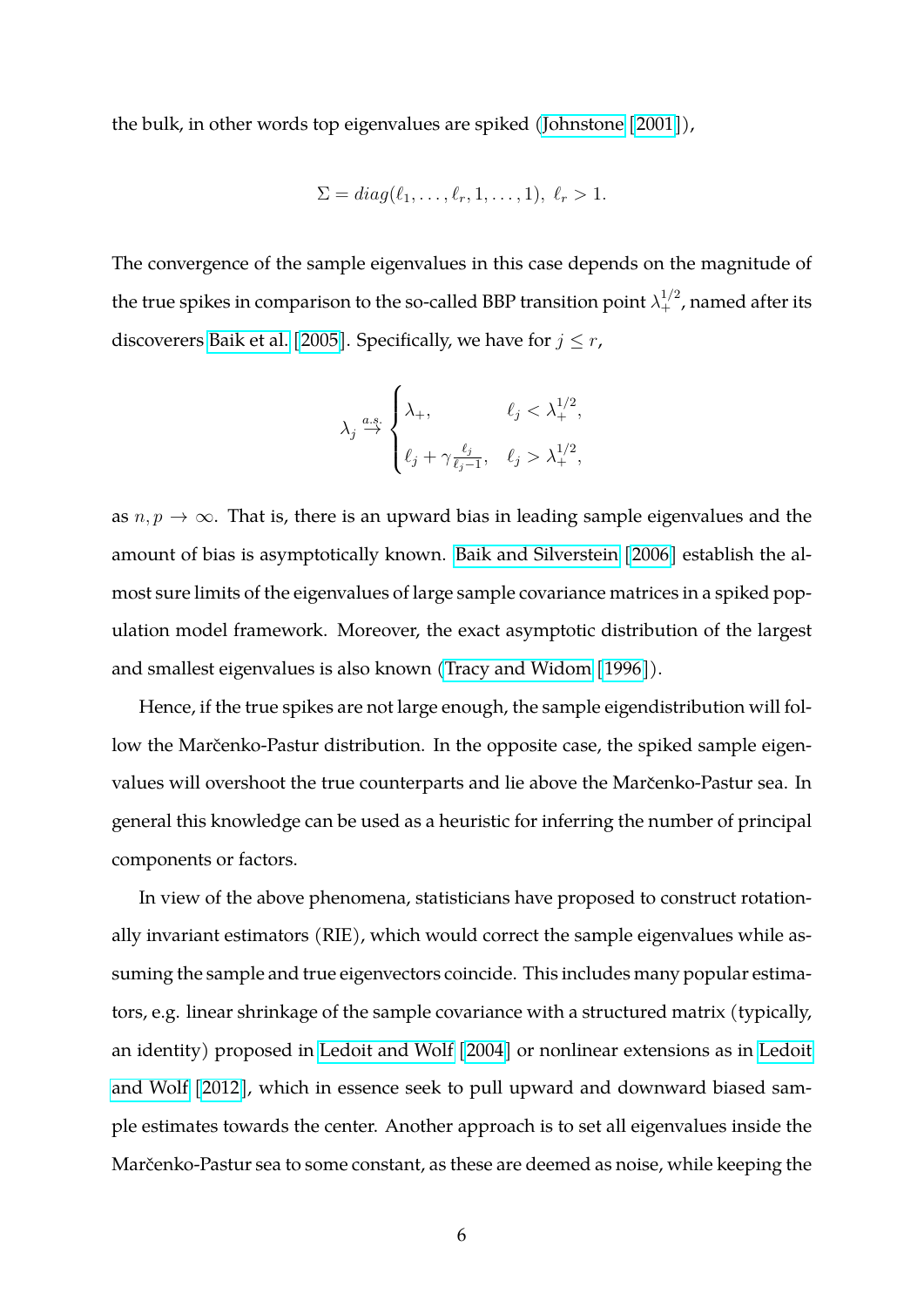spikes unaltered; this strategy is known as eigenvalue clipping [\(Bouchaud and Potters](#page-26-5) [\[2009\]](#page-26-5)). [Donoho et al.](#page-27-2) [\[2018\]](#page-27-2) do not address eigenvector inconsistency but partially address fix this issue by proposing an RIE that accounts for the non-vanishing angle between population and sample eigenvectors. They find a univariate function  $\nu$  that when applied to eigenvalues would optimally (for a given loss) shrink it such that eigenvector estimation inaccuracy is taken into consideration.

#### **2.2 Sample Eigenvectors**

However, the assumption that sample and population eigenvectors coincide in high dimensions is unrealistic as sample eigenvectors are generally also inconsistent in high dimensions. This motivates us to develop an estimator that primarily aims at accurate eigenvector estimation. We seek to carefully characterize the assumptions this will require and the trade-offs between different sets of assumptions. Before that, we briefly review some of the related work without aiming to be exhaustive.

As described in the previous section, there has been a lot of work done examining the features of sample eigenvalues. [Bai et al.](#page-26-6) [\[2007\]](#page-26-6) points out that this may partly be explained by the quantum mechanics origins of the random matrix theory, where the sample eigenvalues are associated with energy levels of particles. Many applications, however, require precise estimates of eigenvectors and the research in this direction is gradually being recognized.

[Johnstone and Lu](#page-27-3) [\[2004\]](#page-27-3) propose an (adaptive) sparse PCA for settings when  $p, n \rightarrow$  $\infty$  in a single factor model framework. They show that plain PCA leads to consistent estimates if and only if  $p/n \to 0$ , however it is possible to recover consistency even when  $p \gg n$  if some preselection of variables, possibly in an alternative sparse basis, is made in advance. Their Theorems 1,2 and 3 characterize the inconsistency of PCA when  $\lim p/n = \gamma > 0$  in terms of an angle between the true leading eigenvector and its estimate. Theorem 5 suggest a solution for cases when the true principal eigenvector satisfies  $\ell_q$ -ball sparsity assumption.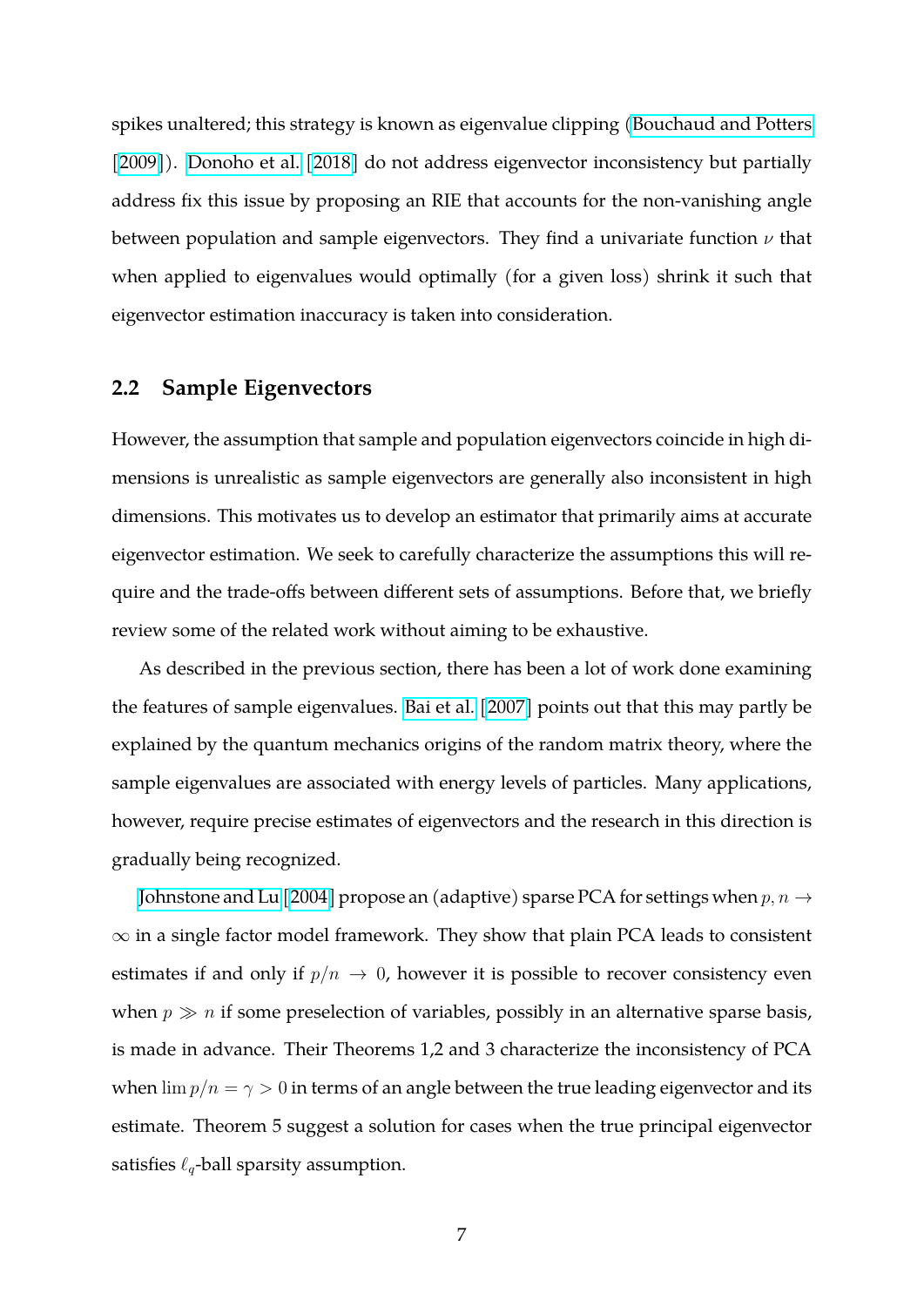In a closely related work, [Johnstone and Lu](#page-27-4) [\[2009\]](#page-27-4) provide a similar characterization of inconsistency in Theorem 1 but in terms of the normalized inner product between the true and estimated principal eigenvectors, while Theorem 2 proves that consistency is recovered as long as the PCA is performed after the proposed variable selection algorithm.

[Paul](#page-28-3) [\[2007\]](#page-28-3) characterize the asymptotic behavior of sample eigenvectors and its dependence on the eigenvalue phase transition. Specifically, under mild conditions on a spiked covariance model, as  $p/n \to \gamma \in (0,1)$  we have

$$
\langle \mathbf{v}_j,\mathbf{u}_j \rangle^2 \stackrel{a.s.}{\rightarrow} \begin{cases} 0, & \ell_j < \lambda_+^{1/2}, \\ \frac{1-\gamma/(\ell_j-1)^2}{1+\gamma/(\ell_j-1)}, & \ell_j > \lambda_+^{1/2}. \end{cases}
$$

That is, the sample eigenvector  $v_j$  is asymptotically orthogonal to the true vector  $u_j$ when the corresponding eigenvalue is small. On the other hand, consistent estimation of eigenvectors with sufficiently strong signals requires  $\gamma \to 0$ , i.e. *n* grows faster than p. The conventional PCA becomes confused in the presence of large number of variables. Sparsity, either in the original or some transformed domain, becomes crucial for consistent estimation of principal component directions.

[Shen et al.](#page-28-4) [\[2016\]](#page-28-4) further investigate consistency and asymptotic behavior of sample eigenvalues and eigenvectors in a more general multiple-component spike covariance framework with *r* spikes,  $\ell_1 > \ldots > \ell_r \gg \ell_{r+1} \to \ldots \to \ell_p \to 1$ . They also consider a more general asymptotic framework with  $\frac{p}{n\ell_j} \to c_j > 0$ ,  $j \leq r$ , where  $0 < c_1 < \ldots <$  $c_r < \infty$ ; allowing  $\ell_j$  to potentially diverge turns out to be crucial. Their Theorem 3 states that

<span id="page-7-0"></span>
$$
\begin{cases} \frac{\lambda_j}{\ell_j} \stackrel{a.s.}{\to} 1 + c_j, \quad 1 \le j \le r, \\ \frac{n\lambda_j}{p\ell_j} \stackrel{a.s.}{\to} 1, \quad r+1 \le j \le n \wedge p, \end{cases} \tag{1}
$$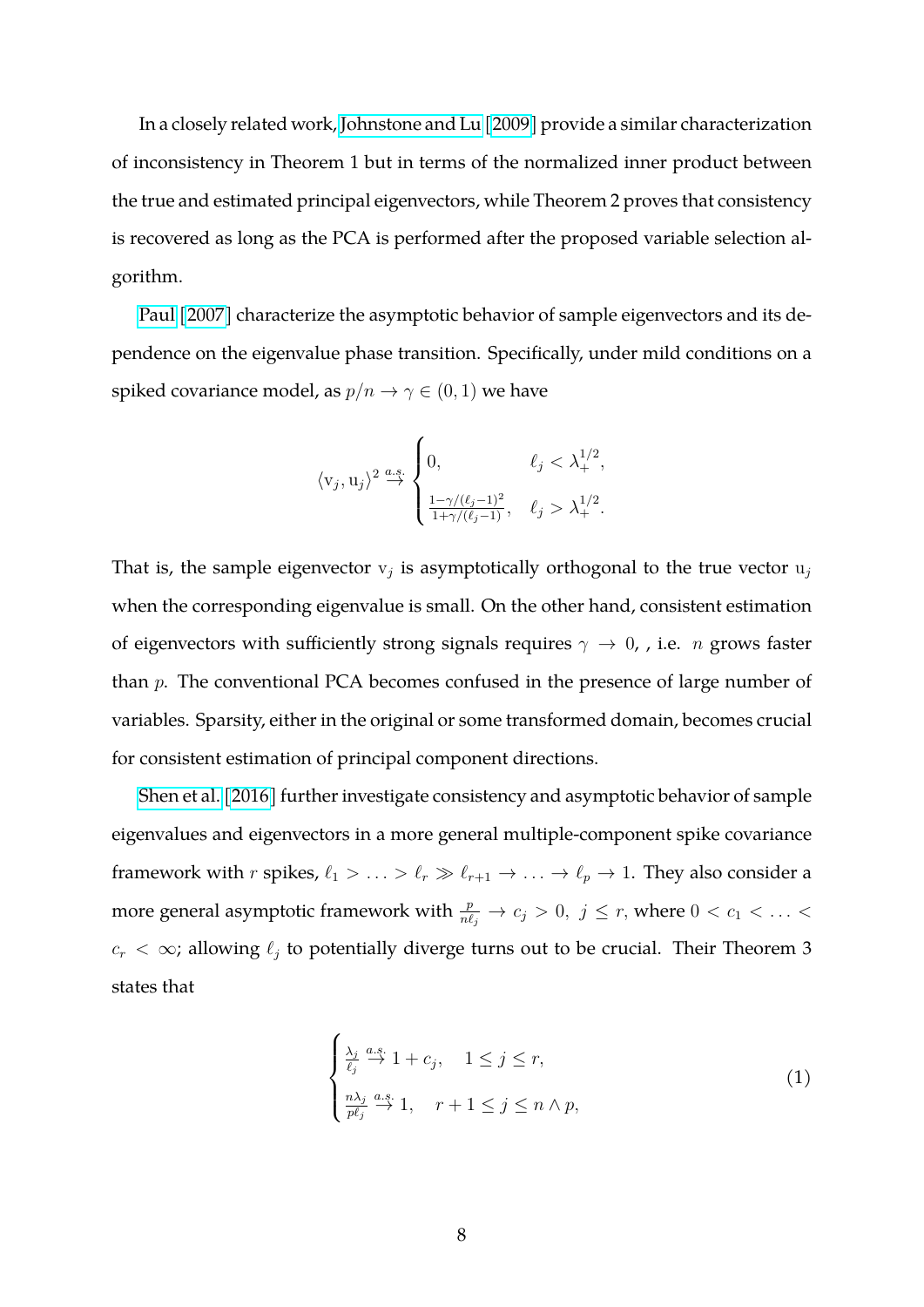and

 $\overline{\phantom{a}}$ 

<span id="page-8-0"></span>
$$
\begin{cases}\n|\langle v_j, u_j \rangle| \stackrel{a.s.}{\rightarrow} (1+c_j)^{-1/2}, & 1 \le j \le r, \\
|\langle v_j, u_j \rangle| \stackrel{a.s.}{\rightarrow} O_{a.s.}((n/p)^{1/2}), & r+1 \le j \le n \land p, \\
\angle(v_j, \text{span}(u_k : k = r+1, \dots, p)) \stackrel{a.s.}{\rightarrow} 0, & r+1 \le j \le n \land p.\n\end{cases}
$$
\n(2)

Equation [\(1\)](#page-7-0) formalizes the idea that sample eigenvalues with stronger signals will be less biased, but still almost surely biased when  $c_j \neq 0$ . Notice that there is no bias if the eigenvalues grow linearly with the dimension. Equation [\(2\)](#page-8-0) reveals that leading sample eigenvectors lie in a cone along the true eigendirections as long as the ratio of the dimension to the product of the sample size and the spike size,  $\frac{p}{n\lambda_j} \to c_j > 0, \ j \leq r$ . This shows that sample eigenvectors might still be consistent in the high-dimensional regime when  $\gamma > 0$  as long as their corresponding eigenvalues are large. Intuitively, a strong signal helps identify the direction of most variation.

Observe that  $\frac{p}{n\ell_j}\to c_j>0$  can contain three cases: (i)  $p,n,\ell_j\to\infty$ , (ii)  $p,\ell_j\to\infty$ , while  $n < \infty$ , (iii)  $p, n \to \infty$  and  $\ell_j < \infty$ . The result stated in equation [\(2\)](#page-8-0) refers to the first case, [Shen et al.](#page-28-4) [\[2016\]](#page-28-4) also covers the second case. We focus on the third case, where leading eigenvalues are bounded.

A natural extension to the work of [Paul](#page-28-3) [\[2007\]](#page-28-3) and [Shen et al.](#page-28-4) [\[2016\]](#page-28-4) is the study by [Wang and Fan](#page-28-5) [\[2017\]](#page-28-5) who analyze the asymptotic distributions of the sample eigenstructure and derive the precise rates of convergence in a similar setup with a highdimensional spiked covariance and  $p, n, \ell_j \to \infty$  with  $\frac{p}{n\ell_j} < \infty$ ,  $j \leq r$ . Although this comes at the cost of a sub-Gaussianity assumption on the data. In particular, they establish that the normalized spiked part of the sample eigenvector converges to a vector of ones. [Fan et al.](#page-27-5) [\[2013\]](#page-27-5) also consider a diverging eigenvalue setup.

Instead of assuming increasing eigenvalues, a simple alternative approach which permits efficient estimation in high dimensions is sparsity. [Bickel and Levina](#page-26-7) [\[2008\]](#page-26-7) propose regularizing a large covariance matrix by hard thresholding, which leads to a consistent (in the operator norm) estimator as long as the true covariance matrix is sparse. However, imposing sparsity on a high-dimensional covariance directly may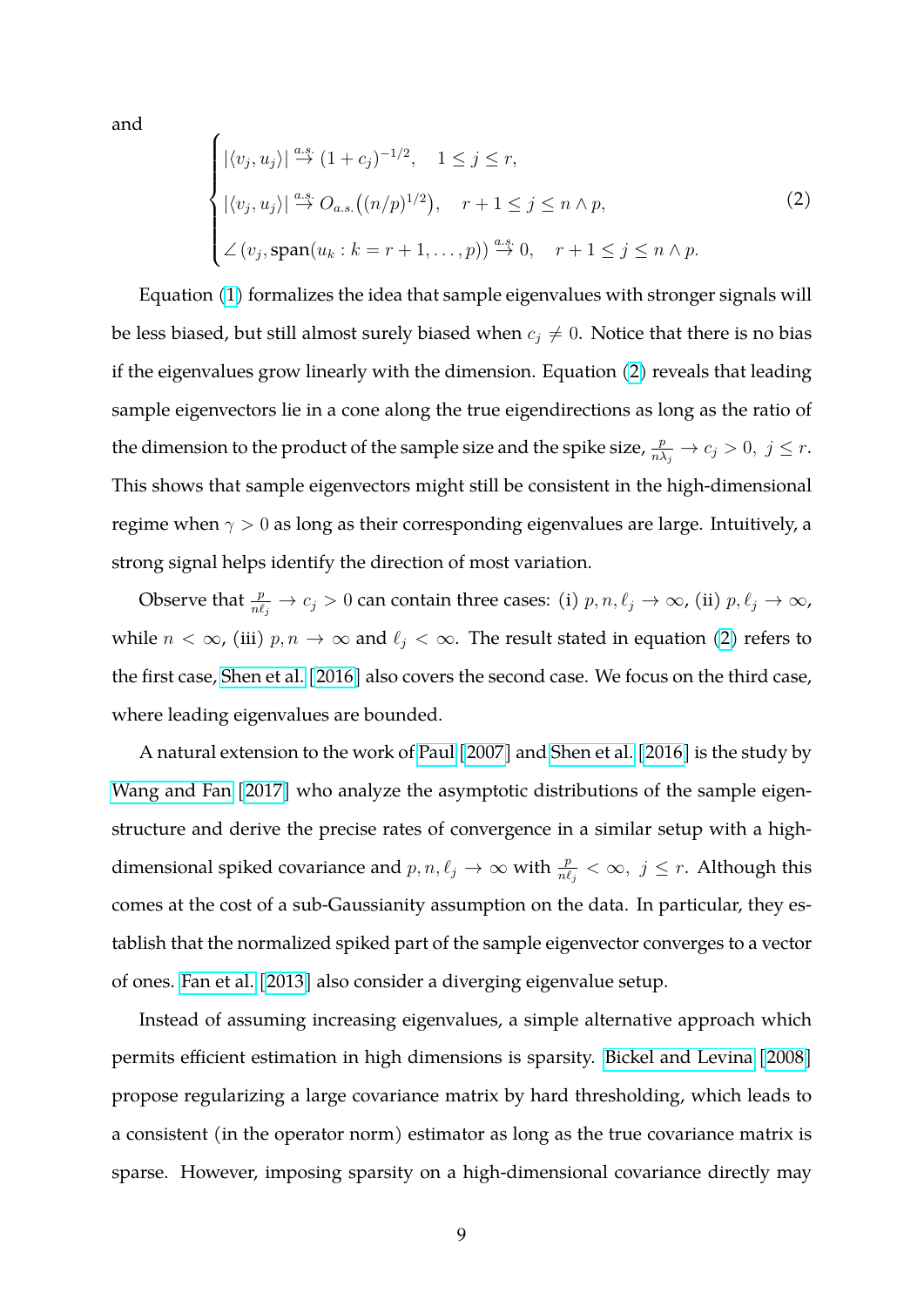be unjustified in certain applications, e.g. in portfolio theory covariance of asset returns is not sparse. [Fan et al.](#page-27-5) [\[2013\]](#page-27-5) consider conditional sparsity, i.e. sparsity after estimating and accounting for the factor structure. To distinguish the signal and noise components, they assume diverging (with  $p$ ) signal eigenvalues. This assumption may be "misleading in many economic and financial applications", as pointed out some researchers [\(Fan et al.](#page-27-5) [\[2013\]](#page-27-5), discussion on the paper).

On the other hand, the eigenvectors themselves are often sparse in many highdimensional applications or may be required to be sparse in certain scenarios, e.g. in capital allocation problems. This also leads to better interpretability since eigenvectors are only linear combinations of a subset of variables. Most importantly, sparsity can help even in cases when  $\gamma > 0$  and the signal is bounded,  $\ell_i = O(1)$ . A similar idea is considered in [Amini and Wainwright](#page-26-8) [\[2009\]](#page-26-8), however they focus on sparse eigenvector support recovery.

Besides, precise estimation of eigenvectors in high dimensions has its own benefit. For example, the top eigenvectors of a covariance identify the directions of most variation, while the bottom eigenvectors of a graph's Laplacian provide insights into its cluster structure.

# **3 Model**

Given a  $n \times p$  data matrix X of p i.i.d. mean-zero variables with the population covariance

<span id="page-9-0"></span>
$$
\Sigma = \mathbb{E}(X'X) = \sum_{i=1}^{r} \ell_i \mathbf{u}_i \mathbf{u}'_i + \sum_{i=r+1}^{p} \ell_i \mathbf{u}_i \mathbf{u}'_i, \tag{3}
$$

and the sample covariance estimator

$$
S = \frac{1}{n} X'X = \sum_{i=1}^{r} \lambda_i v_i v'_i + \sum_{i=r+1}^{p} \lambda_i v_i v'_i,
$$

where  $r$  is the number of signal eigenvalues (assumed to be known and fixed), our primary goal is accurate estimation of  $\Sigma$  in a high-dimensional setting under a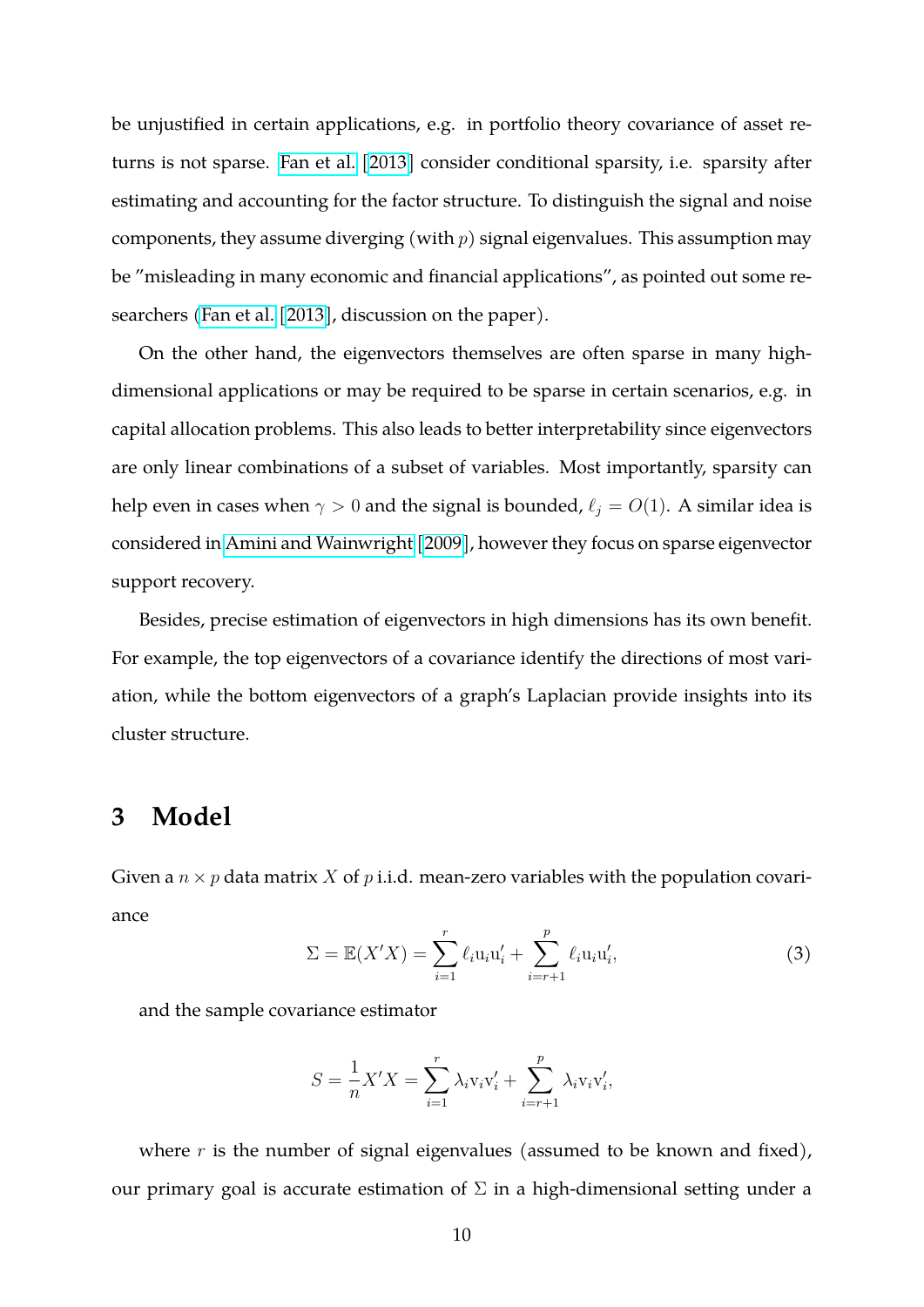spiked covariance framework [\(Johnstone](#page-27-0) [\[2001\]](#page-27-0)). Throughout this paper we measure the estimation error in terms of spectral (operator) norm ∥ · ∥. By Weyl's and Davis-Kahan Theorems (see Appendix [A.4\)](#page-24-0) the  $\|\widehat{\Sigma} - \Sigma\| \to 0$  implies the convergence of the corresponding eigenvalues and eigenvectors as well as the convergence of PCA loadings.

<span id="page-10-0"></span>**Assumption 1** (Spiked covariance). *There are*  $r \ll p \land n$  *spikes in eigenvalues*  $\ell_1 > \ldots >$  $\ell_r > 1$ , independent of p and n, with  $\Delta := \ell_r - \ell_{r+1} \gg 0$ . All spiked eigenvalues are distinct.

**Remark.** In particular, while we need not have diverging signals, the eigengap  $\ell_r - \ell_{r+1}$ should be large enough for identification purposes. This also inherently relates to the eigenvector instability demonstrated in the following example.

**Example. [\(Wainwright](#page-28-6) [\[2019\]](#page-28-6))** Consider a perturbation of a diagonal A by another diagonal matrix  $\epsilon P$ ,

$$
A_{\epsilon} = A + \epsilon P = \begin{pmatrix} 1 & 0 \\ 0 & 1.01 \end{pmatrix} + \epsilon \begin{pmatrix} 0 & 1 \\ 1 & 0 \end{pmatrix}.
$$

Clearly, the eigenvalues of unperturbed  $A$  are  $\{1, 1.01\}$  and the eigenvalues of the perturbed  $A_n$  are

$$
\left\{\frac{1}{2}(2.01+\sqrt{.0001+4\epsilon^2}), \frac{1}{2}(2.01-\sqrt{.0001+4\epsilon^2})\right\},\
$$

satisfying Weyl's theorem

$$
\max_{i=1,2} |\ell_i(A) - \ell_i(A_{\epsilon})| = \frac{1}{2} |.01 - \sqrt{.0001 + 4\epsilon^2}| \le ||\epsilon P||_2 = \epsilon,
$$

and thus displaying resilience to small perturbations. On the other hand, the maximal eigenvector of A changes its direction substantially from  $u_1(A) = (0, 1)'$  to  $u_1(A_\epsilon) \approx$ (.53, .85)', so that  $||u_1(A) - u_1(A_\epsilon)||_2 \gg \epsilon$ . The problem arises due to small eigengap,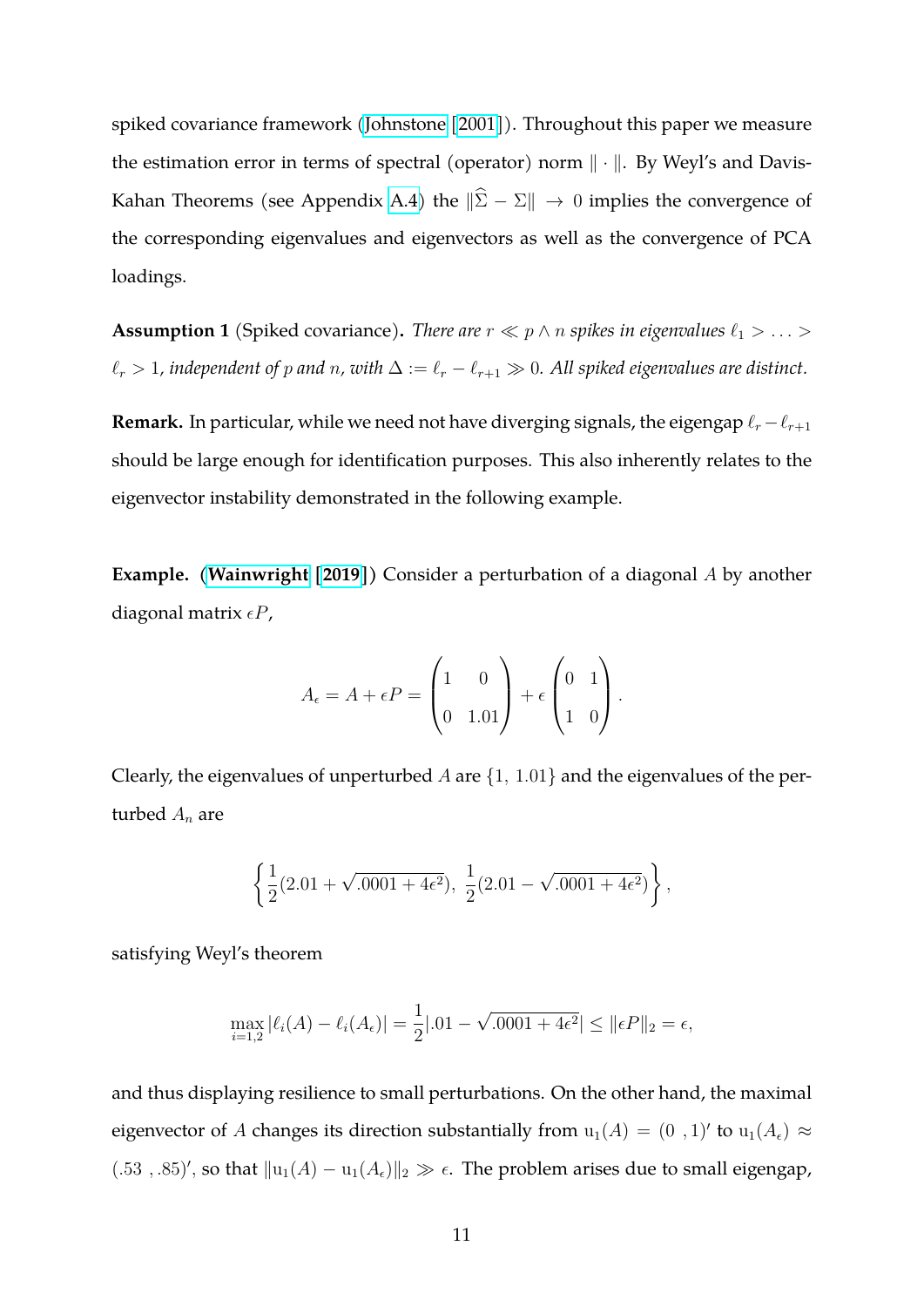and hence a large enough eigengap is needed to ensure the stability.

A simple example of a spiked model that was widely considered in the literature is of the form,

$$
\Sigma = \ell_1 u_1 u_1' + I_p,
$$

with  $\ell_1>0, \|{\bf u}_1\|_2=1$ , where  ${\bf u}_1$  is a unique maximal eigenvector with eigenvalue  $1+\ell_1$ and all other eigenvalues are 1. That is, we have a low-rank perturbation of a sparse matrix. [Berthet and Rigollet](#page-26-9) [\[2013\]](#page-26-9) examine the possibility of detection of the low-rank component and propose a minimax optimal test based on an eigenvalue statistic.

Spiked models are also inherently related to factor models considered in financial econometrics and we examine the similarity in Section [3.2.](#page-17-0) The differences mainly arise due to different assumptions placed on the behavior of the eigenstructure.

<span id="page-11-0"></span>**Assumption 2** (High-dimensional asymptotics).  $n, p \rightarrow \infty$  and  $\ell_j = O(1), j = 1, \ldots, p$ .

**Remark.** In particular, we need not have strong (pervasive) signals, so it is not necessary that  $\ell_i = O(p)$ ,  $i \leq r$ . In fact, the pervasiveness assumption [\(Fan et al.](#page-27-5) [\[2013\]](#page-27-5)) can make consistent estimation impossible in terms of spectral norm, as discussed in the following example.

**Example.** Suppose we know the entire spectrum of  $\Sigma$  except for the first eigenvector, for which suppose we have a good estimator with  $\|{\rm v}_{1}-{\rm u}_{1}\| = O_{p}(n^{-1/2}).$  Then we can construct a sample covariance  $S^*$  with this population information in its spectrum, then

$$
||S^* - \Sigma|| = ||\ell_1(v_1v_1' - u_1u_1')|| = \ell_1 O_p(||v_1 - u_1||) = O_p(\ell_1 n^{-1/2}),
$$

which does not converge if  $\ell_1$  grows linearly in p and  $n = O(p^2)$ , so  $\Sigma$  could not be estimated consistently in terms of spectral norm in the presence of diverging spiked eigenvalues.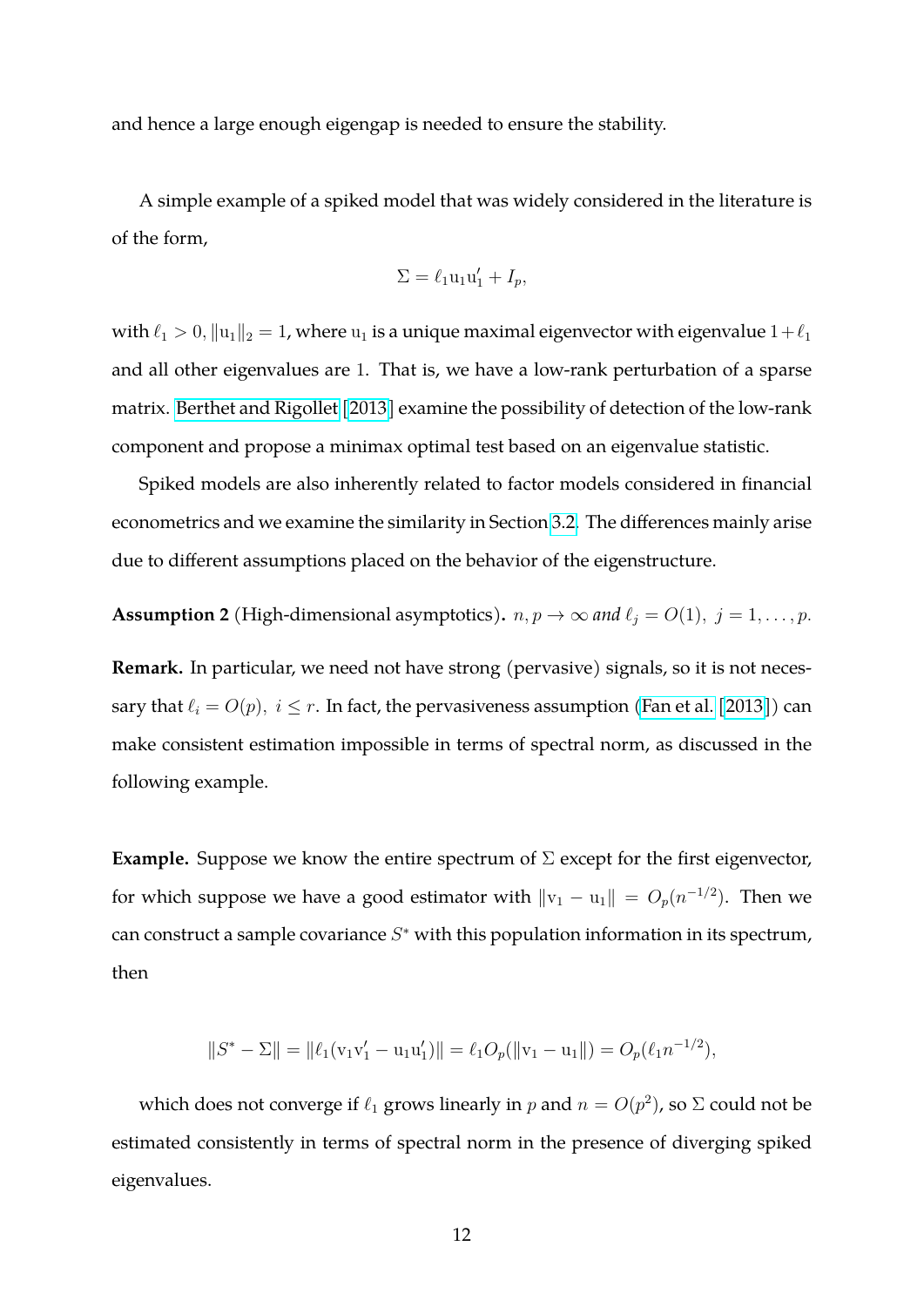In accordance with Equation [\(3\)](#page-9-0) we can decompose the true covariance into two parts,

<span id="page-12-0"></span>
$$
\Sigma = \Sigma_s + \Sigma_e,\tag{4}
$$

where the two matrices on the right-hand side represent signal and noise (error) components. In particular, one can view the above equation as low-rank plus sparse matrix structure. This idea is formalized in the following assumption.

<span id="page-12-1"></span>**Assumption 3** (Low-rank plus sparse). *In equation* [\(4\)](#page-12-0),  $rank(\Sigma_s) = r$  and  $\Sigma_e$  *is (approximately) sparse with bounded eigenvalues. Moreover,* Σ<sup>s</sup> *has a fixed number* r *sparse unit norm eigenvectors,*  $||u_j||_0 = s, \ j \leq r, ||u_j||_2 = 1, \ \forall j.$ 

**Remark.** The low-rank plus sparse structure has been thoroughly studied, see e.g. [Wright et al.](#page-28-7) [\[2009\]](#page-28-7) or Candès et al. [\[2011\]](#page-27-6) on the possibility of identification of the two matrices, low-rank and sparse, only from the sum alone. This structure is also implied by approximate factor models [\(Chamberlain and Rothschild](#page-27-7) [\[1983\]](#page-27-7)) where  $\Sigma = \Lambda \Lambda' + \Omega$ .

**Remark.** In general, the results throughout this paper can be adapted to cases with approximate sparsity. For example, if  $\widetilde{u}_1$  is an approximation of exactly s-sparse vector u<sub>1</sub> of  $\Sigma_s$ , we can instead analyze a slightly different perturbation,  $S = \Sigma + E =$  $\widetilde{\Sigma} + (E - \widetilde{\Sigma} + \Sigma) = \widetilde{\Sigma} + \widetilde{E}$ , where  $\widetilde{E} := E - \widetilde{\Sigma} + \Sigma$ .

**Remark.** Notice that this formulation with sparse eigenvectors does not necessarily imply that  $\Sigma$  is sparse. A similar framework with sparse eigenstructure was analyzed by [Amini and Wainwright](#page-26-8) [\[2009\]](#page-26-8) with the focus on support recovery.

Notice that  $\Sigma_e$  is approximately sparse; we characterize sparsity as in [Bickel and](#page-26-7) [Levina](#page-26-7) [\[2008\]](#page-26-7),

$$
m := \max_{i \le p} \sum_{j \le p} |\{\Sigma_e\}_{i,j}|^q,
$$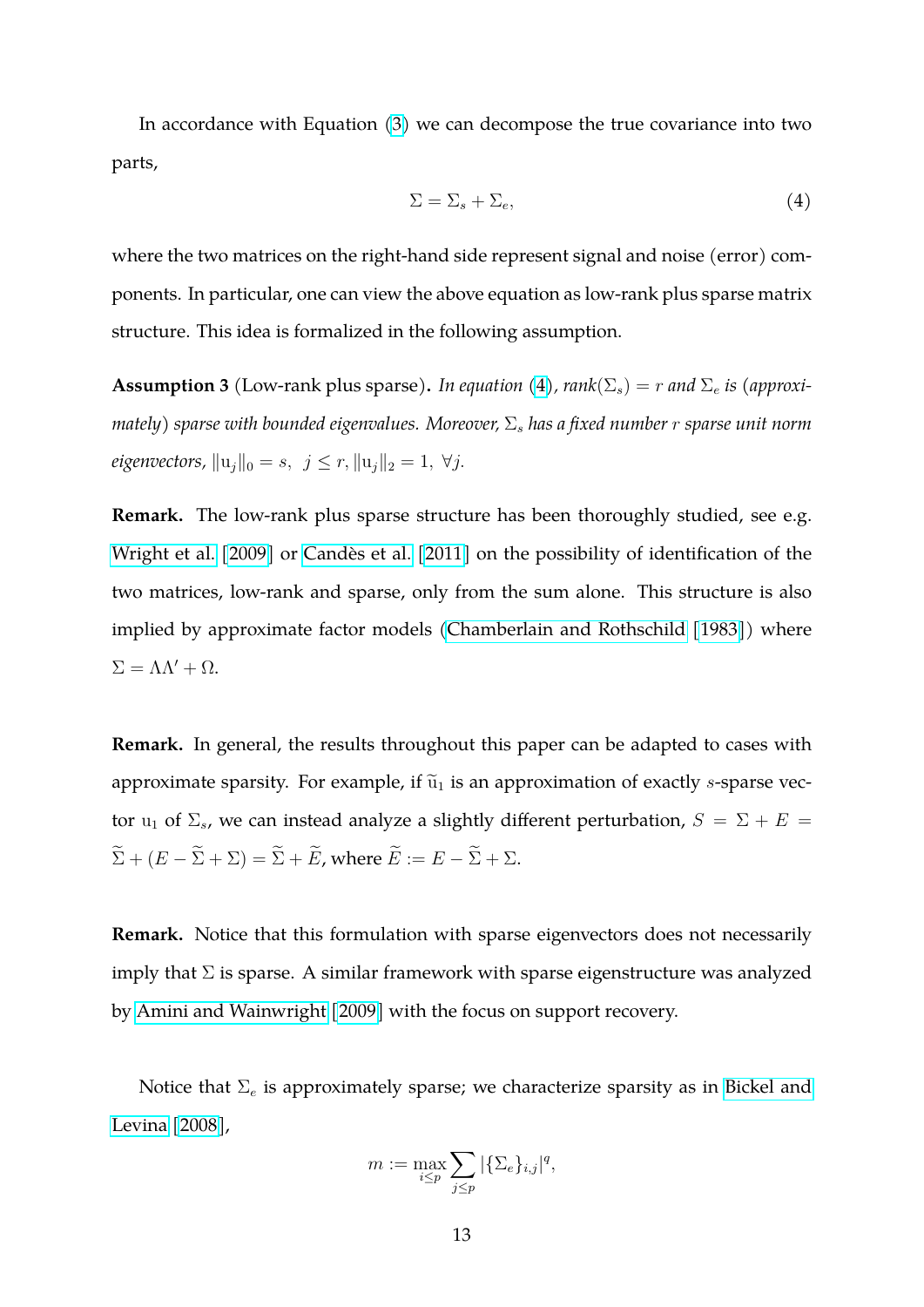so that *m* stays bounded for some  $0 \le q < 1$ , although for simplicity we will focus on the case with  $q = 0$  corresponding to exact sparsity,  $m = \max_{i \leq p} \sum_{j \leq p} \mathbb{1}(\{\Sigma_e\}_{i,j} \neq 0)$ . The fact that eigenvalues are thus bounded can be seen from

$$
\|\Sigma_e\| \le \|\Sigma_e\|_1 \le \max_{i \le p} \sum_{j \le p} |\{\Sigma_e\}_{i,j}|^q (\{\Sigma_e\}_{i,i} {\{\Sigma_e\}}_{j,j})^{(1-q)/2} = O(m),
$$

when  $\{\Sigma_e\}_{i,i}$  are bounded. This assumption is not very restrictive and corresponds to weak correlation between idiosyncratic components in factor models.

#### **3.1 Estimator**

In what follows we consider a simpler version of Equation [\(4\)](#page-12-0) with  $r = 1$ , namely

<span id="page-13-1"></span>
$$
\Sigma = \ell_1 \mathbf{u}_1 \mathbf{u}'_1 + \Sigma_e,\tag{5}
$$

where the single signal eigenvector is *s*-sparse, i.e.  $||u_1||_0 = s$ , and  $\Sigma_e$  is approximately sparse in a sense that  $\|\Sigma_e\|$  has bounded eigenvalues as  $p \to \infty$ . In other words, the covariance is a rank-1 perturbation of a sparse matrix.

As a first step, we seek to estimate the sparse eigenvectors of  $\Sigma_s$ . To recover the first eigenvector, one could proceed by explicitly imposing the sparsity restriction in a rank-one approximation problem by solving

$$
\min_{\nu,\xi} \|X'X - \nu\xi\xi'\|_F^2
$$
  
\n
$$
\nu \ge 0, \|\xi\|_0 \le s, \|\xi\|_2 = 1,
$$
\n(6)

which is equivalent to solving

<span id="page-13-0"></span>
$$
\min_{\xi} \xi' X' X \xi
$$
  
 
$$
\|\xi\|_0 \le s, \|\xi\|_2 = 1.
$$
 (7)

Clearly, both are NP-hard problems due to the presence of  $\|\cdot\|_0$ -norm. Efficient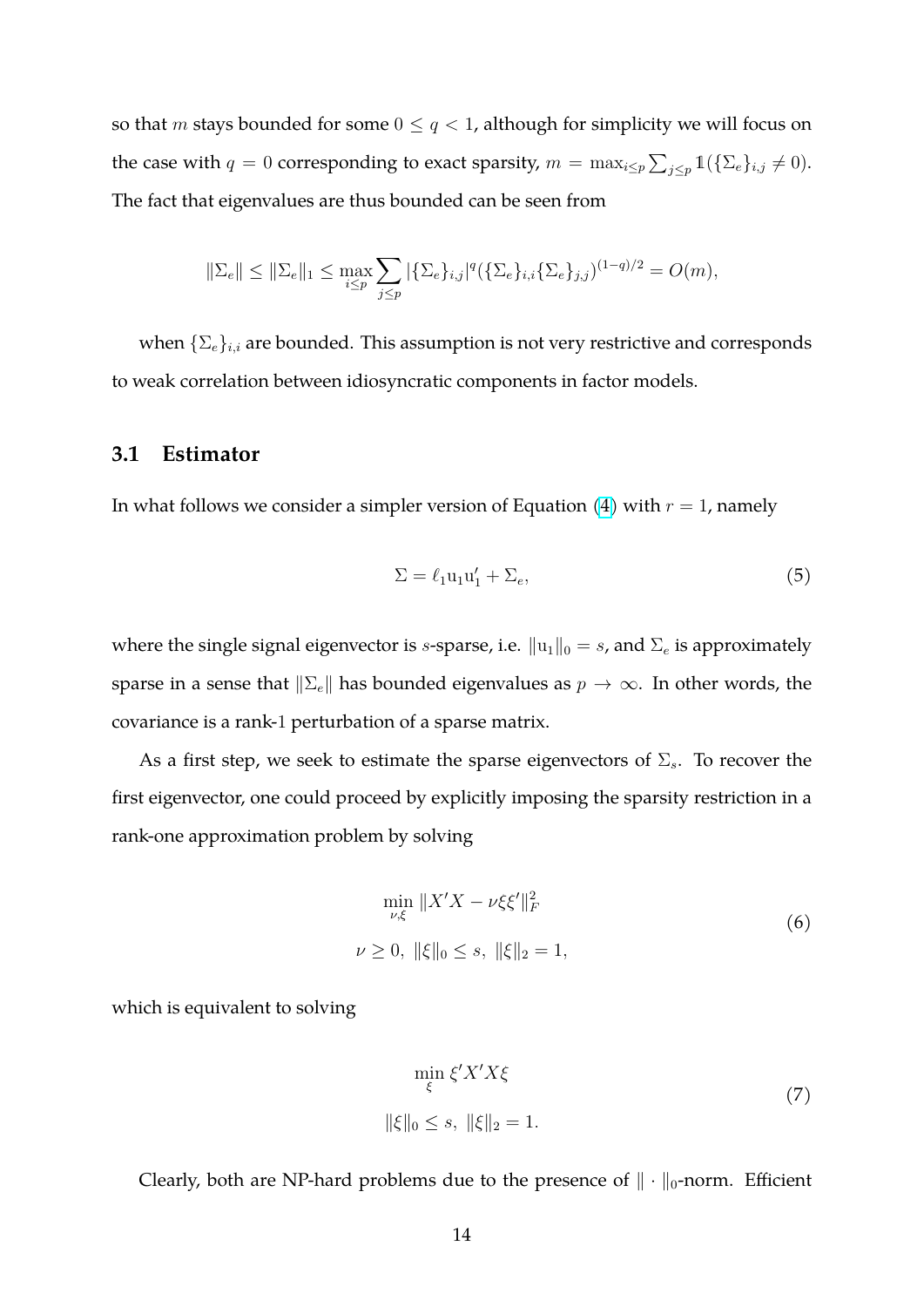convex relaxations with  $\|\cdot\|_1$ -norm substitution have been studied [\(d'Aspremont et al.](#page-27-8) [\[2007\]](#page-27-8)) as well as alternative formulations imposing sparse structure (e.g. [Jolliffe et al.](#page-27-9) [\[2003\]](#page-27-9)[,Zou et al.](#page-29-0) [\[2006\]](#page-29-0), [Witten et al.](#page-28-8) [\[2009\]](#page-28-8)). The theoretical underpinnings for the above algorithms and formulations are less developed.

Luckily, it is possible to directly approximate the solution via the principle of power iteration. [Yuan and Zhang](#page-29-1) [\[2011\]](#page-29-1) propose a truncated power method which tackles the optimization problem in Equation [\(7\)](#page-13-0) and analyze its theoretical properties. This approach achieves an optimal bound [\(Cai and Zhou](#page-27-10) [\[2012\]](#page-27-10)) and is guaranteed to converge under mild technical conditions. The goal is to recover a sparse eigenvector given a perturbation of an original matrix.

The truncated power iteration procedure is described in Algorithm [1.](#page-25-0) The only difference with a conventional power method is in the truncation step, which forces the  $p - r$  smallest entries of a vector to zero in each iteration thus naturally inducing sparse estimates.

The following perturbation formulation is useful,

$$
S = \Sigma + E,\tag{8}
$$

where S is a sample covariance matrix, and  $E := S - \Sigma$  is an error. The theorem of [Yuan](#page-29-1) [and Zhang](#page-29-1) [\[2011\]](#page-29-1) is adapted in [1](#page-14-0) and assures the recovery of s-sparse eigenvectors so long as the spectral norm of  $\hat{s}\times\hat{s}$  principal submatrix of  $E$ , denoted as  $\underline{\mathrm{E}}_{\hat{s}}$ , is sufficiently small for some initial estimate of sparsity  $\hat{s}$ . Notice that this norm can be a substantially smaller than the norm of the full matrix E.

<span id="page-14-0"></span>**Theorem 1** (Sparse recovery). *Given Assumptions [1,](#page-10-0) [3](#page-12-1) and the initial vector*  $\widehat{v}_1^{(0)}$  *with*  $\|\hat{v}_1^{(0)}\|_0 \leq \hat{s}$ ,  $\|\hat{v}_1^{(0)}\|_2 = 1$ ,  $\hat{s} \geq s$ ,  $|\hat{v}_1^{(0)}|$  $\int_1^{(0)} u_1$  |  $-\delta \ge \theta$ , *where*  $0 < \theta < 1$  *and* 

$$
\delta:=\frac{\sqrt{2}\|E_{\hat{s}}\|}{\sqrt{\|E_{\hat{s}}\|^2+(\Delta-2\|E_{\hat{s}}\|)^2}},
$$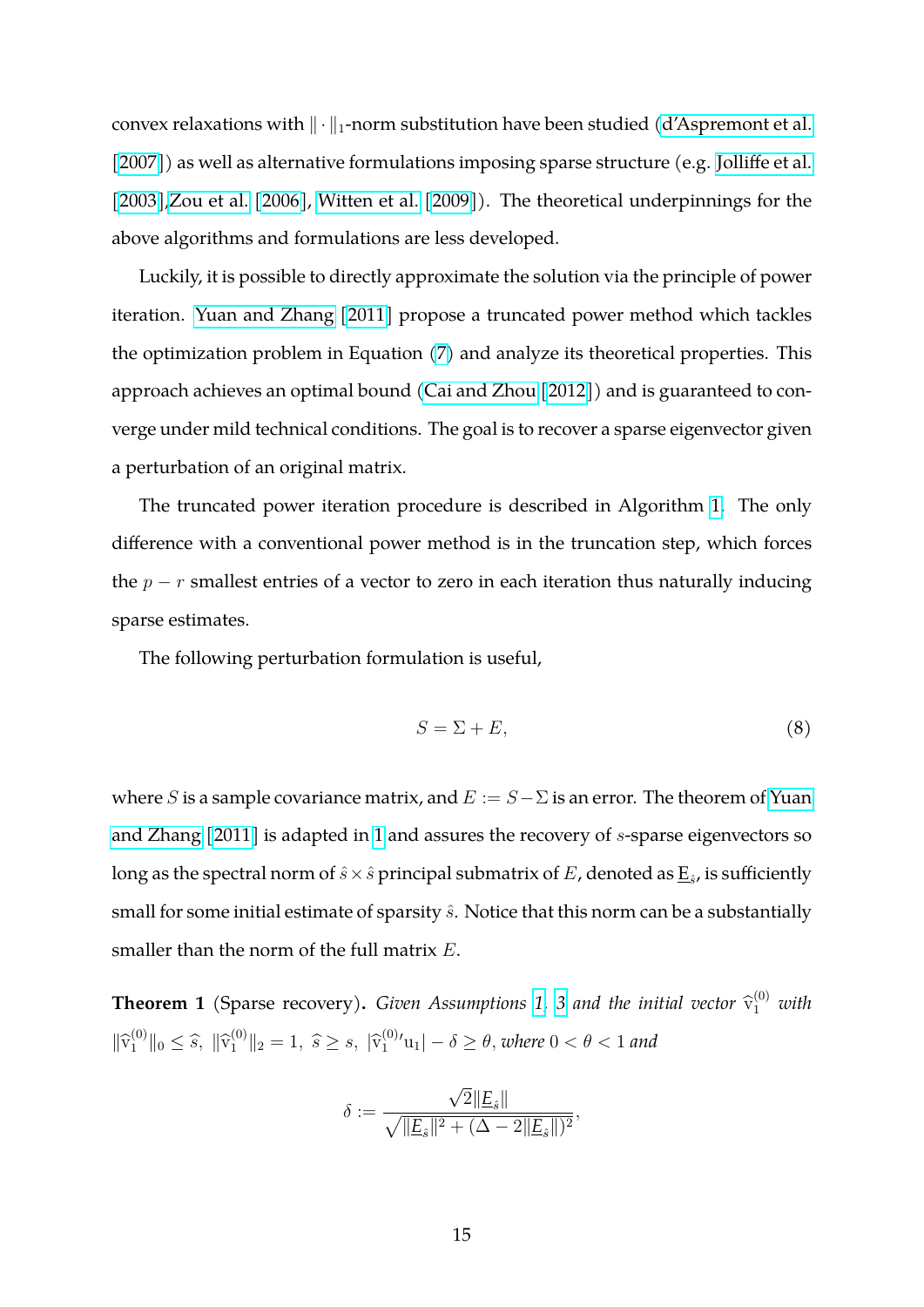*we have*

$$
\sqrt{1-|\widehat{v}_1^{(t)}v_{1}|} \le c_1^t \sqrt{1-|\widehat{v}_1^{(0)}v_{1}|} + \sqrt{10}\delta(1-c_1)^{-1}, \quad \forall t \ge 0,
$$
\n(9)

*where*  $c_1$  *can be chosen to be less than* 1*.* 

*Proof.* See [Yuan and Zhang](#page-29-1) [\[2011\]](#page-29-1) Theorem 4.

<span id="page-15-1"></span>Since the convergence of the algorithm is guaranteed, let us denote  $\lim_{t\to\infty} \widehat{\mathrm{v}}_1^{(t)} = \widehat{\mathrm{v}}_1$ . **Corollary 1.1.** *Given the assumptions of Theorem [1,](#page-14-0) we have*

$$
\|\hat{v}_1 - u_1\| = O_{\mathbb{P}}(\|\underline{E}_{\hat{s}}\|).
$$

<span id="page-15-0"></span>**Corollary 1.2.** *Given the assumptions of Theorem [1](#page-14-0) and assuming entries in* E *are Gaussian iid and*  $\hat{s} = O(s)$ *, we have* 

$$
\|\widehat{\mathbf{v}}_1 - \mathbf{u}_1\| = O_{\mathbb{P}}\left(\sqrt{\frac{s\log p}{n}}\right)
$$

.

 $\Box$ 

Theorem [1](#page-14-0) bounds the angle between the  $t$ -th iteration of sparse eigenvector estimate  $\widehat{\mathrm{v}}_{1}^{(t)}$  and its population counterpart  $\mathrm{u}_1$ . Corollary [1.2](#page-15-0) is an immediate consequence and states that the error depends on the norm of s-dimensional principal submatrix which could be much smaller than the norm of the entire perturbation implied by standard perturbation inequalities. Corollary [1.2](#page-15-0) follows when entries of the perturbation are normally distributed; this is a standard result in random matrix theory. The arguments of the proof are based on eigenvector perturbation inequalities provided in the appendix. Initialization is also discussed.

Hence, this iterative approach can recover the leading sparse eigenvector even from noisy observations. The remaining sparse eigenvector estimates could be obtained greedily, i.e. for the second iteration one would optimize over an unexplained component  $X'X-(\hat{\xi'}X'X\hat{\xi})\hat{\xi}\hat{\xi'}$ , where  $\hat{\xi}$  solves equation [\(7\)](#page-13-0). This procedure is known as iterative deflation.

Suppose that we have obtained eigenvector estimates  $\{\widehat{\mathbf{v}}\}_{i=1}^r$ . The corresponding weight estimates for  $r$  top matrices can be estimated consistently by least squares under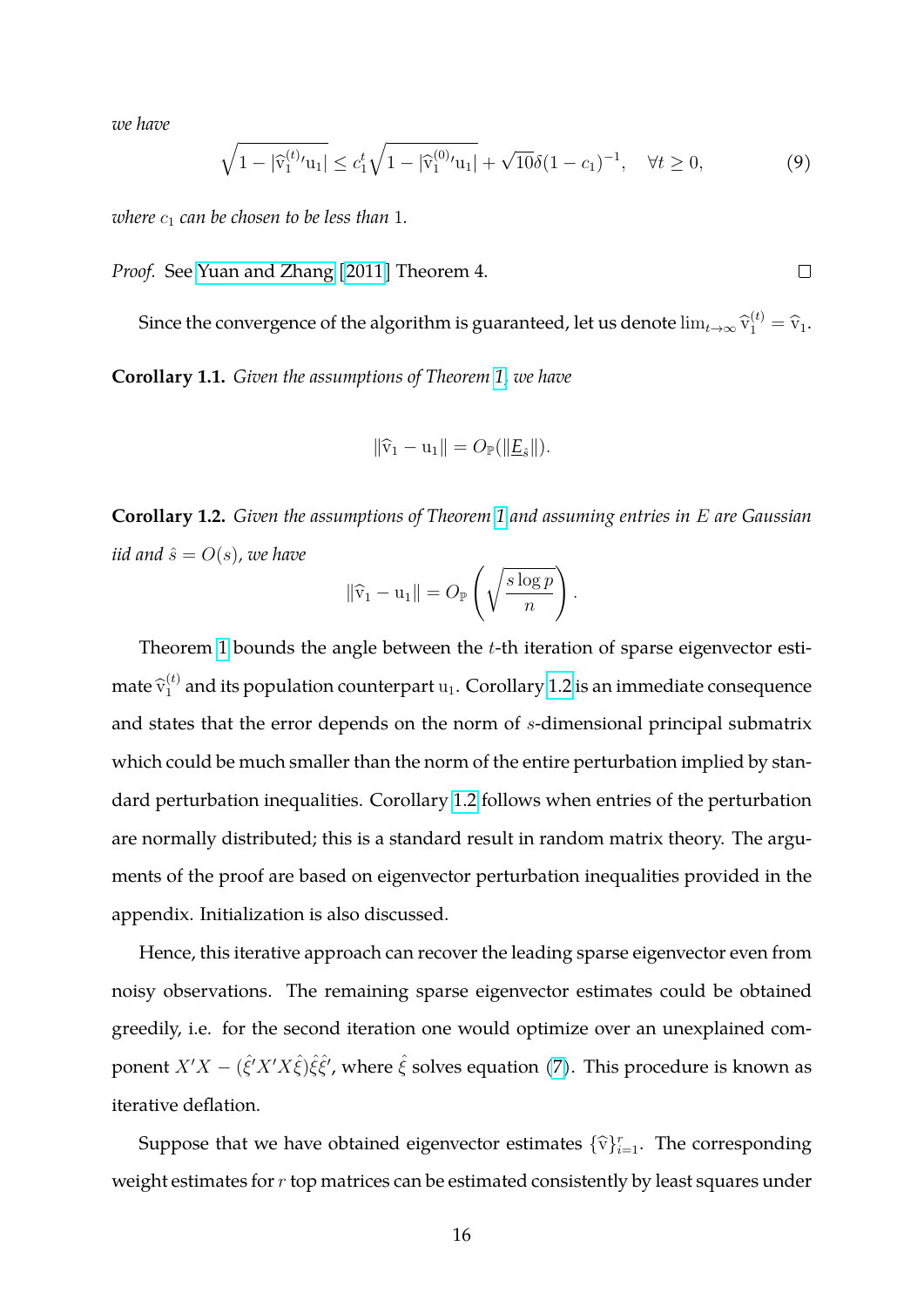the standard assumptions with usual parametric rates, i.e.  $|\hat{\lambda}_j - \ell_j| = O(n^{-1/2})$ . This completes the estimation of the signal part of the covariance matrix.

Once the signal component is estimated we turn to the error part  $\Sigma_e$ . Consistent with the assumption of conditionally sparse covariance, after removing the estimated low-rank part we threshold the remainder. In a general case one can obtain an estimate of the remainder as

<span id="page-16-1"></span>
$$
\widehat{S}_e = S - \sum_{j=1}^r \widehat{\lambda}_j \widehat{\mathbf{v}_j} \widehat{\mathbf{v}_j}',\tag{10}
$$

where we subtract the estimated low-rank component from the sample covariance. Next we apply entry-wise adaptive hard thresholding similar to [Cai and Liu](#page-26-10) [\[2011\]](#page-26-10) to obtain  $\widehat{S}_e^{\tau}$ , where each entry is set as

$$
\{\widehat{S}_{e}^{\tau}\}_{i,j} = \begin{cases} {\{\widehat{S}_{e}\}_{i,i}, & i = j, \\ \{\widehat{S}_{e}\}_{i,j} \mathbb{1}(|\{\widehat{S}_{e}\}_{i,j}| \geq \tau \sqrt{\{\widehat{S}_{e}\}_{i,i} \{\widehat{S}_{e}\}_{i,j}}), & i \neq j, \end{cases}
$$
(11)

for a given  $\tau > 0$ , which amounts to thresholding the corresponding correlation matrix. This approach yields an optimal rate of convergence [\(Cai and Zhou](#page-27-10) [\[2012\]](#page-27-10)) for  $\Sigma_e$ .

<span id="page-16-0"></span>**Theorem 2** (Error component)**.** *Under assumptions of Theorem [1,](#page-14-0) Assumption [2](#page-11-0) and given*  $||S-\Sigma||_{max} = O_{\mathbb{P}}\left(\sqrt{\frac{\log p}{n}}\right)$ n  $\setminus$ *, for a large enough* τ > 0 *we have*  $\sqrt{ }$ <sup>1</sup>  $\setminus$ 

$$
\|\widehat{S}_e^{\tau} - \Sigma_e\| = O_p\left(m\sqrt{\frac{s\log p}{n}}\right).
$$

*Proof.* See Appendix [A.2.](#page-23-0)

Optimal estimation of a sparse component is discussed in detail in [Cai and Zhou](#page-27-10) [\[2012\]](#page-27-10), [Fan et al.](#page-27-5) [\[2013\]](#page-27-5). The assumptions are not unusual and are easy to verify.

Thus the final estimator is given as

$$
\widehat{S} = \sum_{j=1}^{r} \widehat{\ell}_j \widehat{\mathbf{v}}_j \widehat{\mathbf{v}}_j' + \widehat{S}_e^{\tau},\tag{12}
$$

 $\Box$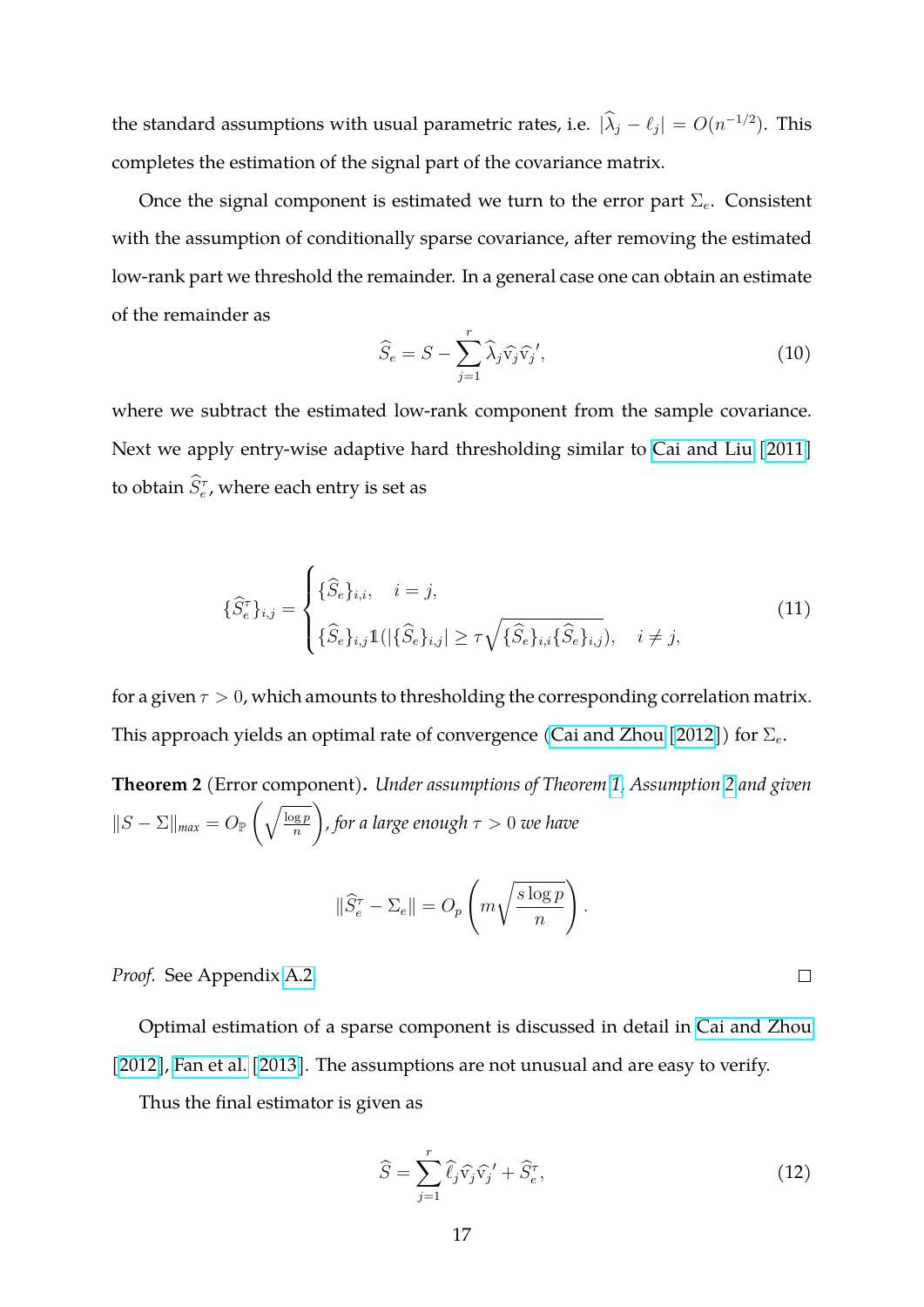The estimation involves two stages, one for estimating each of the components. The full algorithm is provided in Algorithm [2.](#page-25-1)

<span id="page-17-2"></span>**Theorem 3.** *Suppose the assumptions of Theorem [2](#page-16-0) hold. Then*

$$
\|\widehat{S} - \Sigma\| = O_p\left(m\sqrt{\frac{s\log p}{n}}\right).
$$

*Proof.* See Appendix [A.3.](#page-24-1)

Notice that this estimator achieves the optimal bound [Cai and Zhou](#page-27-10) [\[2012\]](#page-27-10) for highdimensional covariance estimators in sparse settings. The proof is provided for rank-1 perturbations as in Equation [\(5\)](#page-13-1), however it can be generalized to multi-spike covariances.

### <span id="page-17-0"></span>**3.2 Factor Model framework**

This subsection demonstrates that the covariance structure considered in the previous sections is implied by weak (non-pervasive) factors with approximately sparse loading matrices.

A latent factor model is given as

$$
X_i = \Lambda F_i + e_i,
$$
  
\n<sub>p×1</sub> +  $e_i$ , (13)

 $\Lambda$  is an approximately sparse loading matrix for the  $r$  factors in  $F_i$ ,  $e_i$  is an idiosyncratic disturbance; and  $i = 1, ..., n$ . Only  $X_i$  are observable. The latter equation can be rewritten in matrix form

$$
X = F\Lambda' + e,\tag{14}
$$

where  $X = [X_1 \cdots X_n]'$  and  $F = [F_1 \cdots F_n]'$ .

For the above factor model specification, we have the corresponding population covariance matrix of  $X_i$ ,

<span id="page-17-1"></span>
$$
\Sigma := \mathbb{E}(X'X) = \Lambda \Lambda' + \Omega,\tag{15}
$$

 $\Box$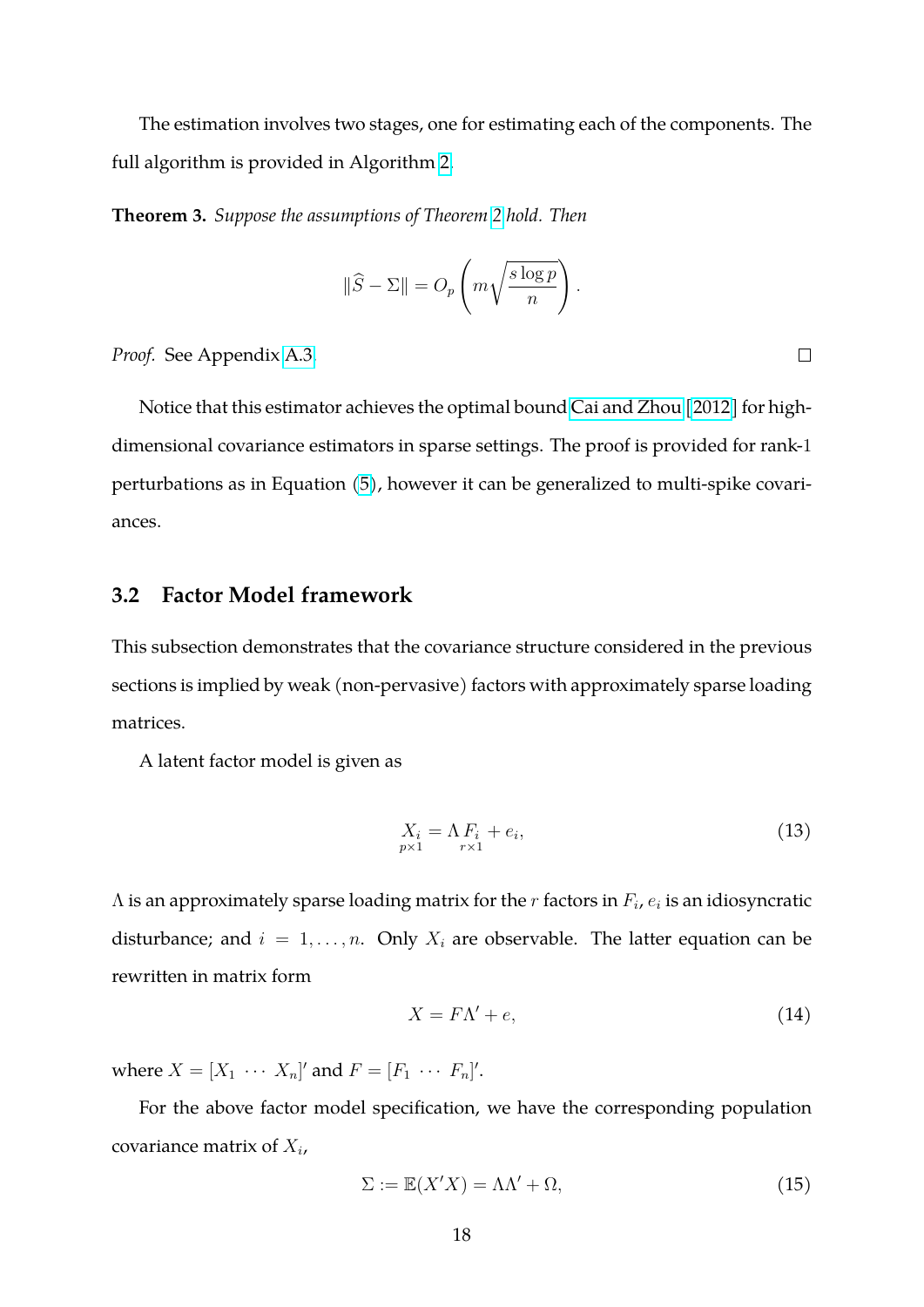where  $\Omega = \mathbb{E}(e'e)$  is assumed to be approximately sparse. Hence Equation [\(15\)](#page-17-1) admits low-rank plus sparse representation. The two components can be asymptotically identified only when the eigengap  $\Delta$  is sufficiently large while  $\Omega$  has bounded eigenvalues as a consequence of sparsity. This is crucial for consistent estimation since if nonzero eigenvalues of  $\Lambda\Lambda'$  are smaller than  $\|\Omega\|$ , then it is impossible to distinguish signal from noise. In practice, factors are expected to exhibit sufficiently strong signal while the remaining part normally has weak correlation. The leading r eigenvectors of  $\Sigma$  should be nearly aligned with the corresponding columns of  $Λ$ . One can also view  $Σ$  in Equation [\(15\)](#page-17-1) as a perturbation of  $\Lambda\Lambda'$  by  $\Omega$ . Further, denote the eigendecomposition of  $\Sigma$  as in Equation [\(3\)](#page-9-0).

In vanilla factor modeling, one can obtain factors and loading estimates via PCA by solving

$$
\underset{F,\Lambda}{\arg\min} \ \|X - F\Lambda'\|_F^2
$$

$$
p^{-1}\Lambda'\Lambda = I_r, \quad F'F \text{ diagonal.}
$$

We can formulate a similar optimization problem in a penalized PCA fashion, similar to Equation [\(7\)](#page-13-0), that would correspond to a sparse setting considered in this paper. Specifically, to obtain an approximate solution for the first loading column  $\Lambda_1$  one can solve

$$
\underset{\Lambda_1}{\arg\min} \Lambda_1' X' X \Lambda_1
$$
\n
$$
\|\Lambda_1\|_0 \le s, \ \|\Lambda_1\|_2 = 1.
$$
\n(16)

Clearly, the truncated power iteration method described earlier can be used. Its solution  $\widehat{\Lambda}$  will be the first r sparse eigenvectors of  $X'X$ . The corresponding factor estimate can simply be calculated as  $\widehat{F}_i = (\widehat{\Lambda}'\widehat{\Lambda})^{-1}\widehat{\Lambda}'X_i = \widehat{\Lambda}'X_i$ . Hence, the technique and the theory considered above are applicable when a sparsity assumption on the loadings is justifiable. This may also be beneficial for constructing interpretable factor models; a similar setup from the Bayesian viewpoint is considered in [Pati et al.](#page-28-9) [\[2014\]](#page-28-9).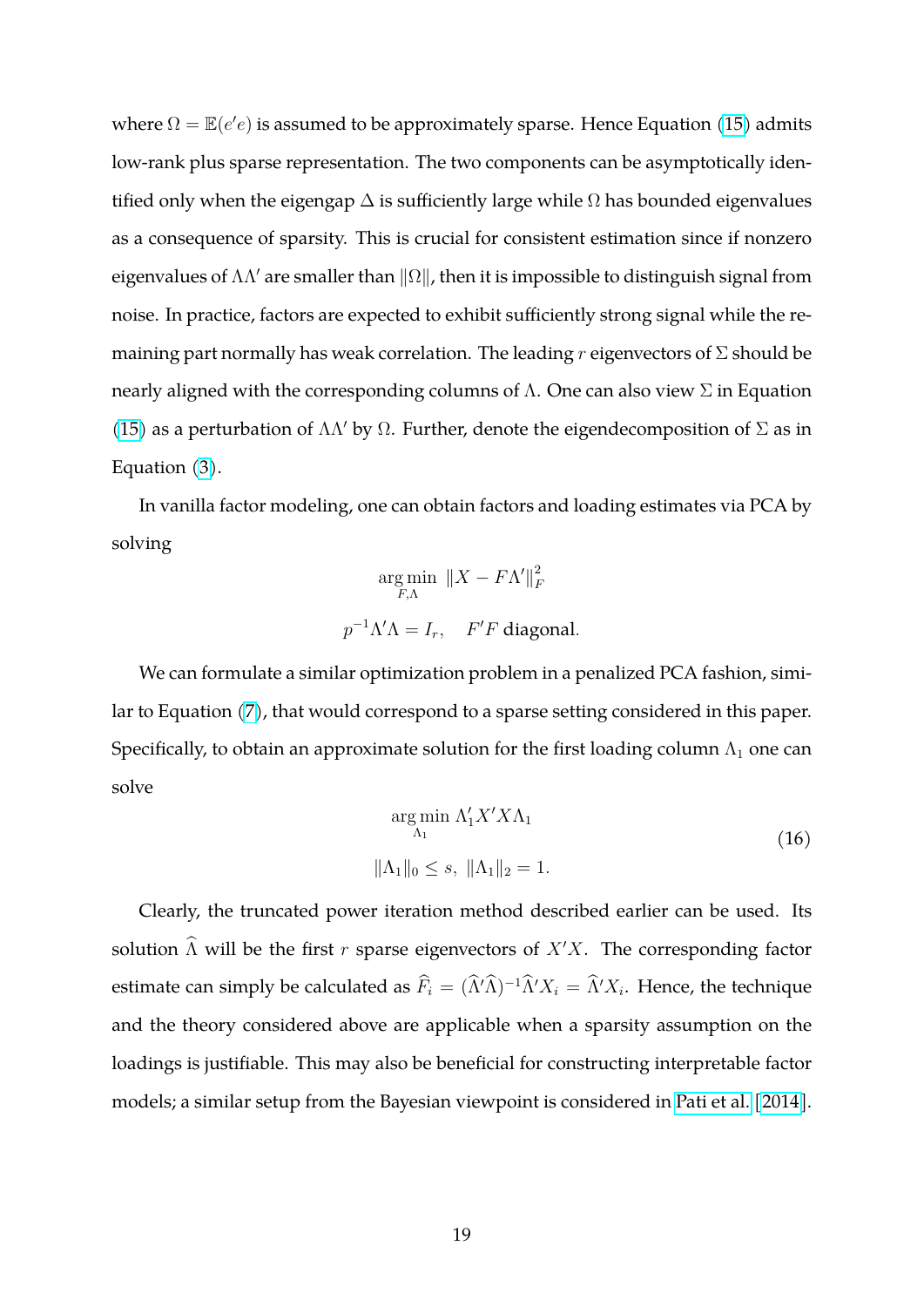# **4 Numerical experiment**

Generate the covariance as follows

$$
\Sigma = ULU' = U_r L_r U'_r + \Sigma_e,
$$

where  $U_r$  is a  $p \times r$  matrix of eigenvectors corresponding to top eigenvalues and  $L_r$  is an  $r \times r$  diagonal matrix of eigenvalues in descending order. Specifically, we set  $r = 2$ across all simulations are generate the two columns in  $U_r = (u_1 \quad u_2)$  as follows,

$$
\{\mathbf{u}_1\}_i = \begin{cases} \frac{1}{\sqrt{s}}, & i \in [1, s] \\ 0, & \text{otherwise} \end{cases}, \quad \{\mathbf{u}_2\}_i = \begin{cases} \frac{1}{\sqrt{s}}, & i \in [s+1, 2s] \\ 0, & \text{otherwise} \end{cases}
$$

,

We set  $\ell_1, \ell_2$  to either (200, 100) or (500, 300). The entries of the error component  $\Sigma_e$  are generated in a block-diagonal fashion with

$$
\{\Sigma_e\}_{i,j} = \rho^{|i-j|} \mathbb{1}(|i-j| \le 1),
$$

and set  $\rho = .5$ . This design ensures sparsity and is sometimes referred to as MA(1).

The data  $X \in \mathbb{R}^{n \times p}$  is generated by drawing n samples from  $X \sim \mathcal{N}_p(0, \Sigma)$ . We run 100 Monte Carlo simulations. The proposed method is compared against POET [\(Fan](#page-27-5) [et al.](#page-27-5) [\[2013\]](#page-27-5)), a hard-thresholding estimator of [Bickel and Levina](#page-26-7) [\[2008\]](#page-26-7) and a linear shrinkage estimator of [Ledoit and Wolf](#page-27-1) [\[2004\]](#page-27-1).

We vary  $p \in \{100, 300, 500\}$  and the sparsity  $s \in \{5, 15, 25\}$ . The results report the ratios of a spectral (or Frobenius) norm of the covariance estimation error of a given method with respect to POET's corresponding norm. Tables [1](#page-20-0) and [2](#page-20-1) consider cases with  $\ell_1 = 200, \ell_2 = 100$  and  $\ell_1 = 500, \ell_2 = 300$  respectively. The proposed method is dubbed as "DSCE" for doubly sparse covariance estimator.

The tables are indicative of high estimation accuracy of the proposed method in sparse settings as compared to the competition. The precision of DSCE seems to gen-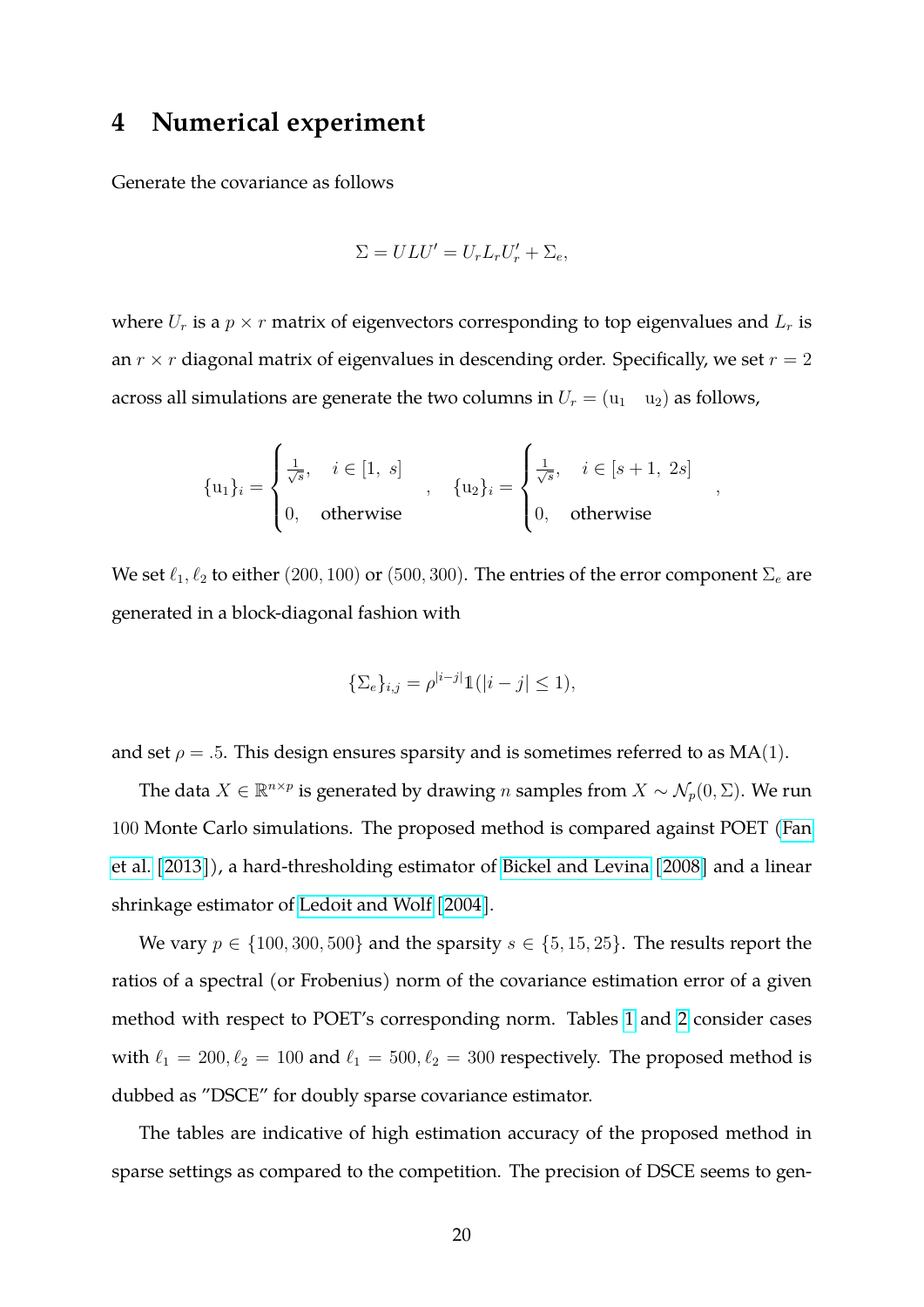| $\mathcal{p}$ | Method      | Spectral |        |        | Frobenius |        |        |
|---------------|-------------|----------|--------|--------|-----------|--------|--------|
|               |             | $s=5$    | $s=15$ | $s=25$ | $s=5$     | $s=15$ | $s=25$ |
| 100           | DSCE        | 0.7462   | 0.7308 | 0.7800 | 0.7587    | 0.7776 | 0.7717 |
| 100           | B&L         | 0.8701   | 0.9139 | 0.9287 | 0.9072    | 0.9246 | 0.9501 |
| 100           | L&W         | 1.0297   | 1.0122 | 0.9598 | 1.0317    | 1.0066 | 0.9804 |
| 300           | <b>DSCE</b> | 0.7076   | 0.7382 | 0.7551 | 0.7380    | 0.7733 | 0.7706 |
| 300           | B&L         | 0.8844   | 0.9253 | 0.9331 | 0.9073    | 0.9336 | 0.9481 |
| 300           | L&W         | 1.0318   | 0.9989 | 0.9887 | 1.0518    | 1.0377 | 0.9894 |
| 500           | DSCE        | 0.6943   | 0.7100 | 0.7362 | 0.6964    | 0.7390 | 0.7477 |
| 500           | B&L         | 0.9127   | 0.9286 | 0.9463 | 0.9286    | 0.9483 | 0.9623 |
| 500           | L&W         | 1.0937   | 1.0626 | 1.0215 | 1.1254    | 1.0750 | 1.0532 |

<span id="page-20-0"></span>Table 1: Ratios to POET error  $n = 300, \ell_1 = 200, \ell_2 = 100$ .

<span id="page-20-1"></span>Table 2: Ratios to POET error  $n = 300, \ell_1 = 500, \ell_2 = 300$ .

| $\mathcal{D}$ | Method      | Spectral |        |        | Frobenius |        |        |
|---------------|-------------|----------|--------|--------|-----------|--------|--------|
|               |             | $s=5$    | $s=15$ | $s=25$ | $s=5$     | $s=15$ | $s=25$ |
| 100           | <b>DSCE</b> | 0.7108   | 0.7135 | 0.7776 | 0.7292    | 0.7415 | 0.7677 |
| 100           | B&L         | 0.8999   | 0.9257 | 0.9280 | 0.9183    | 0.9569 | 0.9454 |
| 100           | L&W         | 1.0446   | 0.9944 | 0.9720 | 1.0603    | 1.0266 | 0.9937 |
| 300           | <b>DSCE</b> | 0.6919   | 0.7038 | 0.7395 | 0.7008    | 0.7299 | 0.7474 |
| 300           | B&L         | 0.9144   | 0.9257 | 0.9239 | 0.9409    | 0.9542 | 0.9544 |
| 300           | L&W         | 1.0358   | 1.0209 | 0.9789 | 1.0847    | 1.0125 | 0.9800 |
| 500           | <b>DSCE</b> | 0.6560   | 0.6886 | 0.6955 | 0.6877    | 0.7167 | 0.7115 |
| 500           | B&L         | 0.9504   | 0.9685 | 0.9605 | 0.9593    | 0.9733 | 0.9714 |
| 500           | L&W         | 1.0873   | 1.0594 | 1.0239 | 1.1203    | 1.0807 | 1.0673 |

erally increase with dimension  $p$  and decreased in sparsity  $s$ . As evident from Table [2,](#page-20-1) stronger signal makes both DSCE and POET perform better compared to the other methods.

# **5 Concluding Remarks**

We consider estimation high-dimensional covariance estimation in sparse settings. Our approach goes beyond mere eigenvalue shrinkage by taking into consideration the behavior of eigenvectors in a large dimensional framework. Furthermore, we do not require diverging (pervasive) signals, but instead assume sparsity, which is a feature of many large datasets and a desirable characteristic to require in a number of applica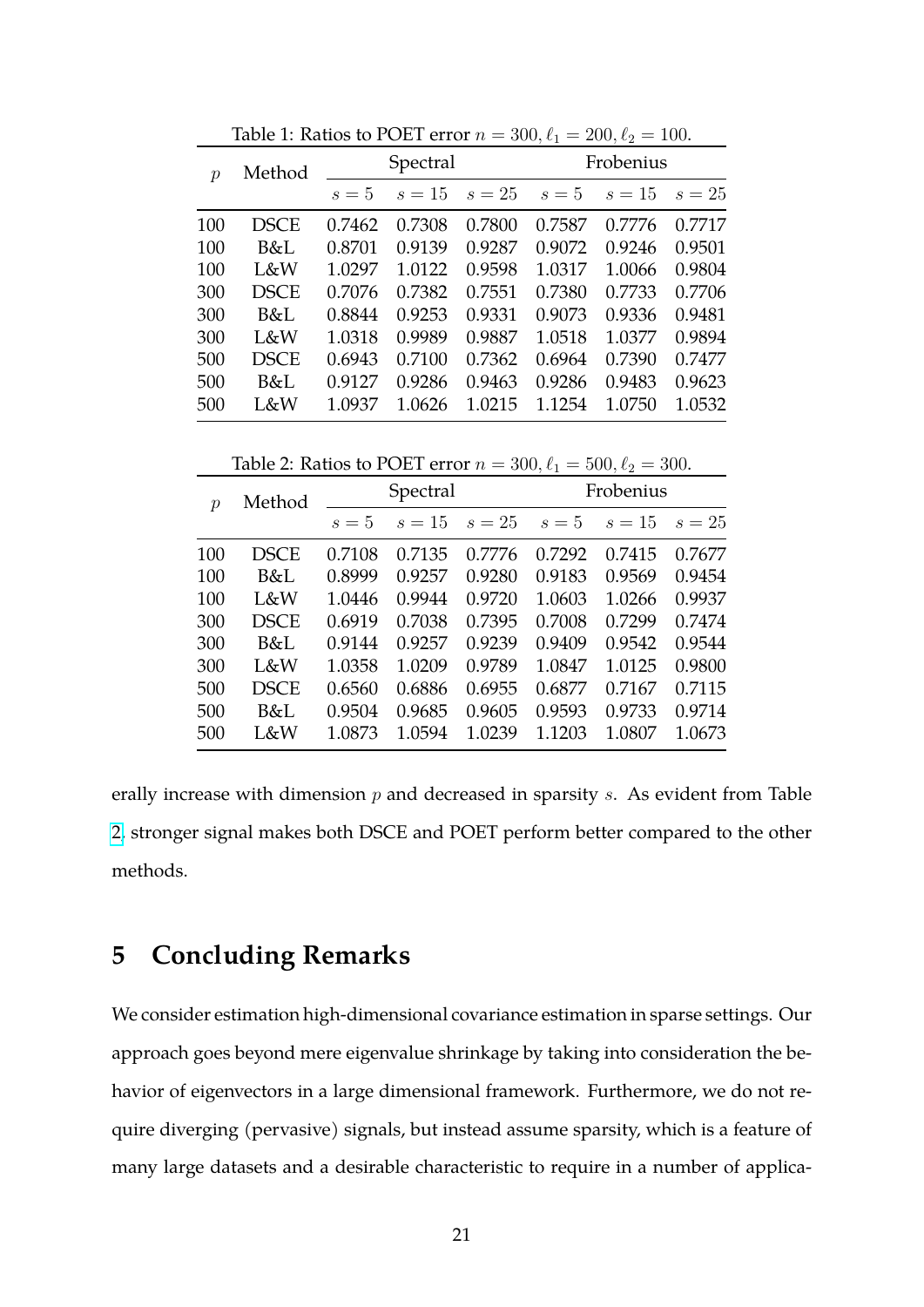tions. Our model consists of low-rank and sparse components, where the former also has sparse eigenvectors.

Our analysis shows that accurate estimation is possible, with the rate of convergence proportional to the optimal rate for sparse estimation as in [Cai and Zhou](#page-27-10) [\[2012\]](#page-27-10). The numerical experiment also reveals that the proposed algorithm can accurately estimate the induced covariance. It would also be worth considering an empirical application where nonzero coefficients are associated with loss, e.g. transaction costs in finance, so that it is desirable to have sparse estimates.

Our empirical application also demonstrates that the proposed method may offer substantial advantages over other high-dimensional estimation techniques. One of the possible extensions is a closer examination of a multi-spike covariance model and the issues arising therein, e.g. whether sparsity should vary across eigenvectors and how. Another extension would be the consideration of linear shrinkage (of eigenvalues) of a sparse estimator discussed here with a structured estimator. Finally, it is valuable to explore the properties of the inverse (precision) estimator induced by the proposed method.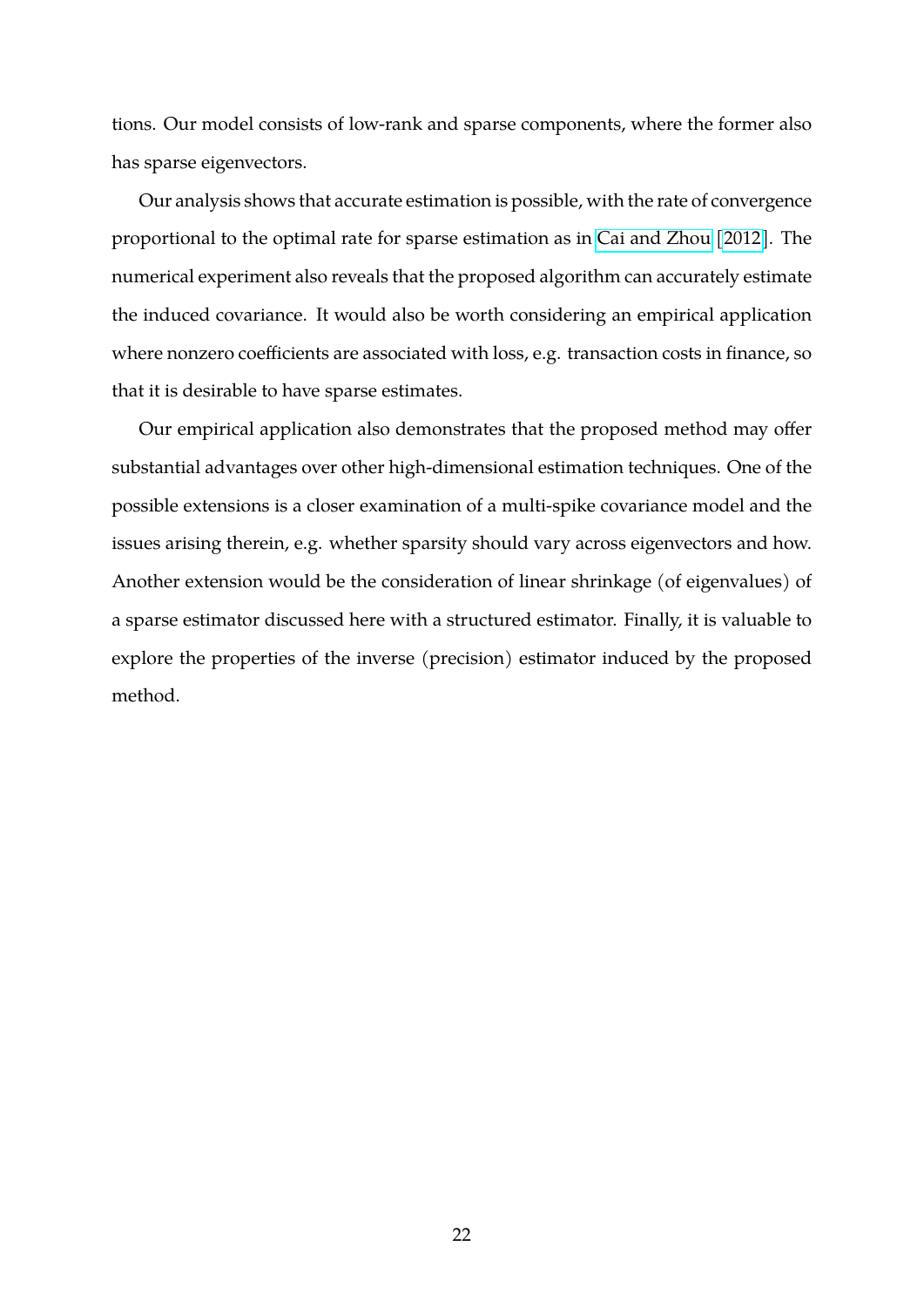# **Appendix**

# **A.1 Useful Lemmas**

<span id="page-22-0"></span>**Lemma 1.** *For unit vectors* u *and* v*,*

$$
\|\mathbf{u}\mathbf{u}' - \mathbf{v}\mathbf{v}'\|_F^2 = 2 - 2(\mathbf{u}'\mathbf{v})^2
$$

*Proof.*

$$
||uu' - vv'||_F^2 = \text{tr}((uu' - vv')(uu' - vv'))
$$
  
= 1 - \text{tr}(uu'vv) - \text{tr}(vv'uu') + 1  
= 2 - 2(u'v)<sup>2</sup>

<span id="page-22-1"></span>**Lemma 2.** For a rank-1 matrix  $A = x_1 x_2'$  we have

$$
||A|| = ||\mathbf{x}_1||_2 ||\mathbf{x}_2||_2.
$$

*Proof.* The equality is trivial if  $x_2 = 0$ , so consider  $x_2 \neq 0$ . For a vector  $u = \frac{x_2}{\|x_2\|_2}$  we have

$$
||A|| \ge ||Au||_2 = \left\| x_1 x_2' \frac{x_2}{||x_2||_2} \right\|_2 = \frac{1}{||x_2||_2} ||x_1 x_2' x_2||_2 = \frac{||x_2||_2^2}{||x_2||_2} ||x_1||_2 = ||x_1||_2 ||x_2||_2.
$$

On the other hand,

$$
||A|| = ||x_1x_2'||_2 \le ||x_1||_2 ||x_2'||_2 = ||x_1||_2 ||x_2||_2.
$$

 $\hfill \square$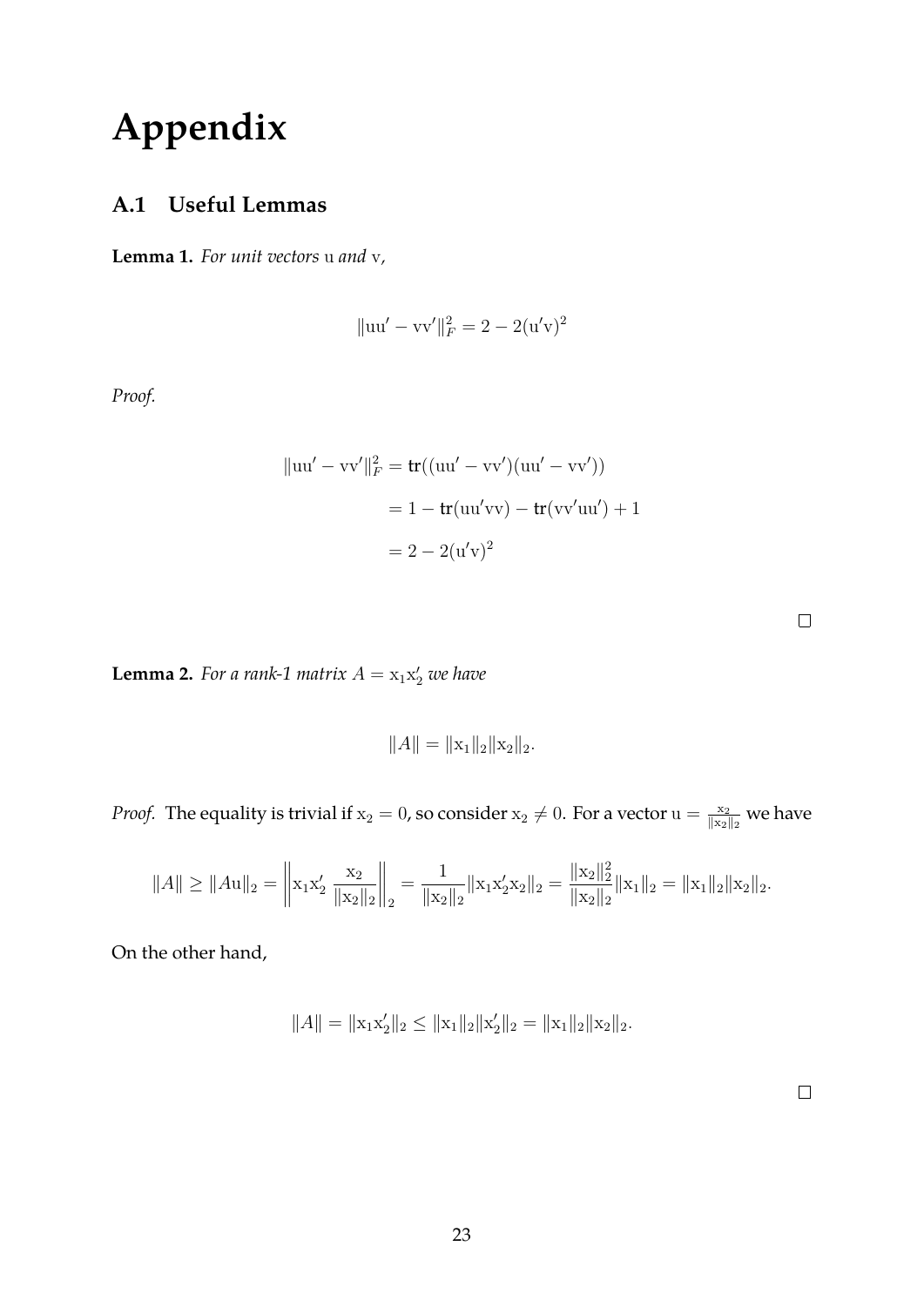# <span id="page-23-0"></span>**A.2 Proof of Theorem [2](#page-16-0)**

*Proof.* It suffices to prove that the max error is bounded

$$
\|\widehat{S}_e - \Sigma_e\|_{\max} = O_{\mathbb{P}}\left(\sqrt{\frac{s\log p}{n}}\right).
$$

The desired rate on adaptive threshold estimator would follow immediately as discussed in [Cai and Liu](#page-26-10) [\[2011\]](#page-26-10) and [Rothman et al.](#page-28-10) [\[2009\]](#page-28-10).

Recall from Equation [10](#page-16-1) that

$$
\widehat{S}_e = S - \widehat{V}_r \widehat{\Lambda}_r \widehat{V}_r',
$$

where  $\widehat{V}_r$  is a  $p \times r$  matrix of sparse eigenvector estimates and  $\widehat{\Lambda}_r$  is an  $r \times r$  diagonal matrix of the corresponding eigenvalue estimates in descending order.

$$
\|\widehat{S}_e - \Sigma_e\|_{\max} = \|S - \widehat{V}_r \widehat{\Lambda}_r \widehat{V}_r' - (\Sigma - U_r L_r U_r')\|_{\max}
$$
  

$$
\leq \|S - \Sigma\|_{\max} + \|\widehat{V}_r \widehat{\Lambda}_r \widehat{V}_r' - U_r L_r U_r'\|_{\max}
$$

By assumption,  $||S-\Sigma||_{\max} = O_{\mathbb{P}}\left(\sqrt{\frac{\log p}{n}}\right)$ n  $\left\langle \vphantom{\int}\right\rangle$ , so we want to show  $\|\widehat V_r\widehat\Lambda_r\widehat V_r'-U_rL_rU_r'\|_{\max}=0$  $O_{\mathbb{P}}\left(\sqrt{\frac{s\log p}{n}}\right)$ n  $\setminus$ . Then since the eigenvalues are bounded by assumption, we have

$$
\begin{split}\n\|\widehat{V}_r \widehat{\Lambda}_r \widehat{V}_r' - U_r L_r U_r'\|_{\max} \\
&\leq \|\widehat{V}_r (\widehat{\Lambda}_r - L_r) \widehat{V}_r'\|_{\max} + \|(\widehat{V}_r - U_r) L_r (\widehat{V}_r - U_r)'\|_{\max} + 2\|U_r L_r (\widehat{V}_r - U_r)'\|_{\max} \\
&= O_{\mathbb{P}}\left(\|\widehat{\Lambda}_r - L_r\|_{\max} + \|\widehat{V}_r - U_r\|_{\max}\right) \\
&= O_{\mathbb{P}}\left(\sqrt{\frac{s \log p}{n}}\right).\n\end{split}
$$

 $\Box$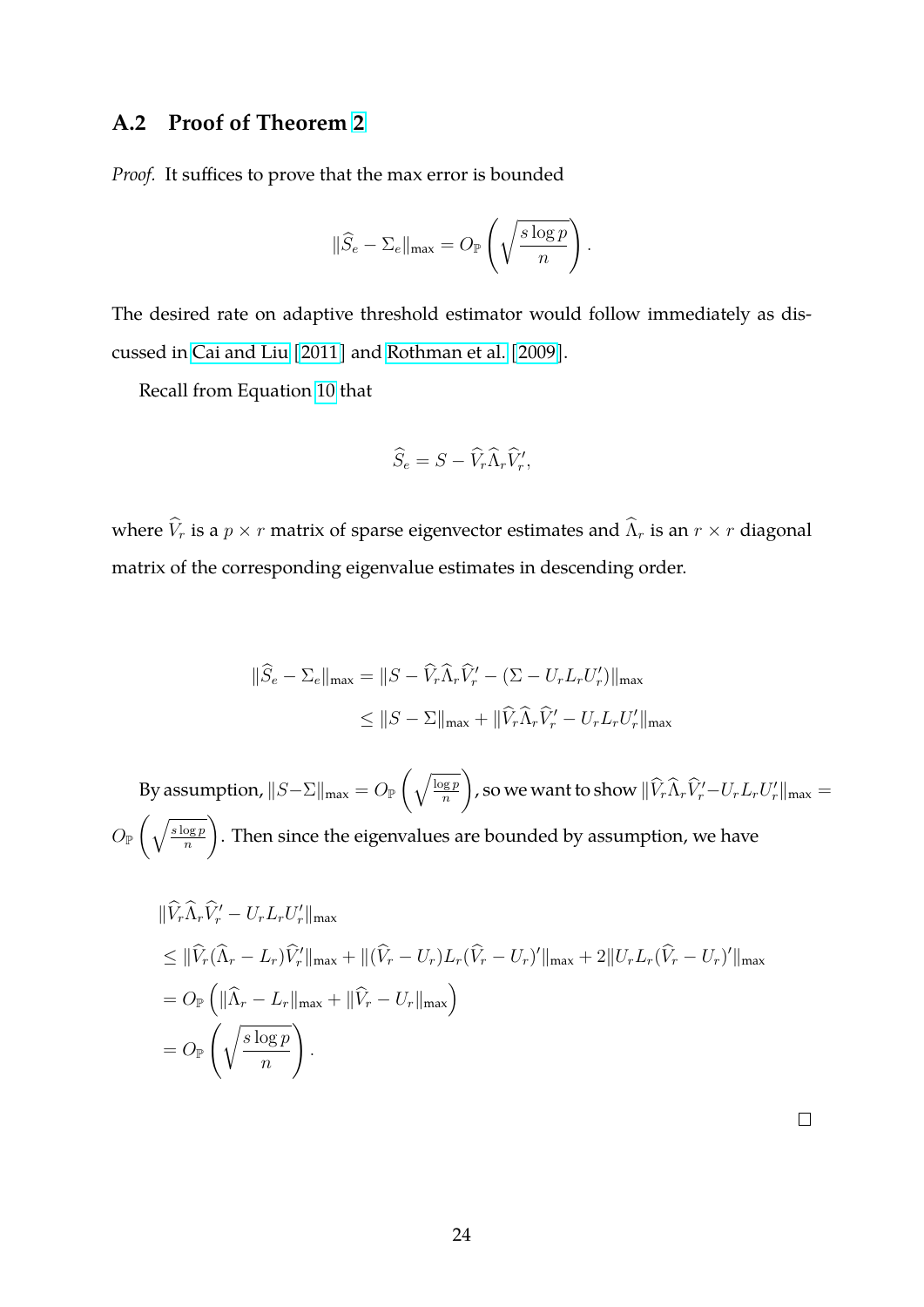# <span id="page-24-1"></span>**A.3 Proof of Theorem [3](#page-17-2)**

*Proof.*

$$
\|\widehat{S} - \Sigma\| = \|\widehat{S}_s + \widehat{S}_e^{\tau} - \Sigma_s - \Sigma_e\|
$$
  
\n
$$
\leq \|\ell_1 \mathbf{u}_1 \mathbf{u}_1' - \widehat{\lambda}_1 \widehat{\mathbf{v}}_1 \widehat{\mathbf{v}}_1'\| + \|\widehat{S}_e^{\tau} - \Sigma_e\|
$$
  
\n
$$
= \|\ell_1 (\mathbf{u}_1 \mathbf{u}_1' - \widehat{\mathbf{v}}_1 \widehat{\mathbf{v}}_1') + (\ell_1 - \widehat{\lambda}_1) \widehat{\mathbf{v}}_1 \widehat{\mathbf{v}}_1'\| + O_p \left( m \sqrt{n^{-1} s \log p} \right)
$$
  
\n
$$
= \ell_1 O_{\mathbb{P}}(\|\mathbf{u}_1 - \widehat{\mathbf{v}}_1\|) + O_{\mathbb{P}}(n^{-1/2}) \|\widehat{\mathbf{v}}_1 \widehat{\mathbf{v}}_1'\| + O_p \left( m \sqrt{n^{-1} s \log p} \right)
$$
 (17)  
\n
$$
= O_{\mathbb{P}}(\|\mathbf{E}_e\|) + O_{\mathbb{P}}(n^{-1/2}) \|\widehat{\mathbf{v}}_e \widehat{\mathbf{v}}_e\| + O_{\mathbb{P}}\left( m \sqrt{n^{-1} s \log p} \right)
$$
 (18)

<span id="page-24-2"></span>
$$
=O_{\mathbb{P}}(\Vert \underline{\mathbf{E}}_{\hat{s}} \Vert) + O_{\mathbb{P}}(n^{-1/2}) \Vert \widehat{\mathbf{v}}_1 \widehat{\mathbf{v}}_1' \Vert + O_p\left(m\sqrt{n^{-1}s\log p}\right) \tag{18}
$$

<span id="page-24-3"></span>
$$
= O_{\mathbb{P}}(||\underline{\mathbf{E}}_{\hat{s}}) + O_{\mathbb{P}}(n^{-1/2}) ||\widehat{\mathbf{v}}_1||_2^2 + O_p\left(m\sqrt{n^{-1}s\log p}\right)
$$
(19)

<span id="page-24-4"></span>
$$
=O_{\mathbb{P}}(\Vert \underline{E}_{\hat{s}})+O_{\mathbb{P}}(n^{-1/2})+O_{p}\left(m\sqrt{n^{-1}s\log p}\right),\tag{20}
$$

where [\(17\)](#page-24-2) follows from Lemma [1](#page-22-0) and the fact that  $\|\cdot\| \leq \|\cdot\|_F$  for a square matrices; [\(19\)](#page-24-3) follows from Corrolary [1.1;](#page-15-1) [\(19\)](#page-24-3) holds by Lemma [2.](#page-22-1)

To complete the proof observe that in Equation [20](#page-24-4) the first term becomes  $O_\mathbb{P}\left(\sqrt{\frac{s\log p}{n}}\right)$  $\setminus$ n by Corrolary [1.2,](#page-15-0) while the second term is asymptotically negligible under the Assumption [2.](#page-11-0)  $\Box$ 

### <span id="page-24-0"></span>**A.4 Weyl and Davis-Kahan**

Denote eigenvectors and eigenvalues as  $\xi_i(\cdot)$  and  $\lambda_i(\cdot)$  respectively. For Hermitian  $p \times p$ matrices  $A, \hat{A}$ ,

**Proposition A.1.**

$$
\max_{i=1,\dots,p} |\lambda_i(\widehat{A}) - \lambda_i(A)| \le ||\widehat{A} - A||.
$$

**Proposition A.2.**

$$
\left\|\xi_i(\widehat{A}) - \xi_i(A)\right\| \le \frac{\sqrt{2}\|\widehat{A} - A\|}{\min(|\lambda_{i-1}(\widehat{A}) - \lambda_i(A)|, |\lambda_{i+1}(\widehat{A}) - \lambda_i(A)|)}.
$$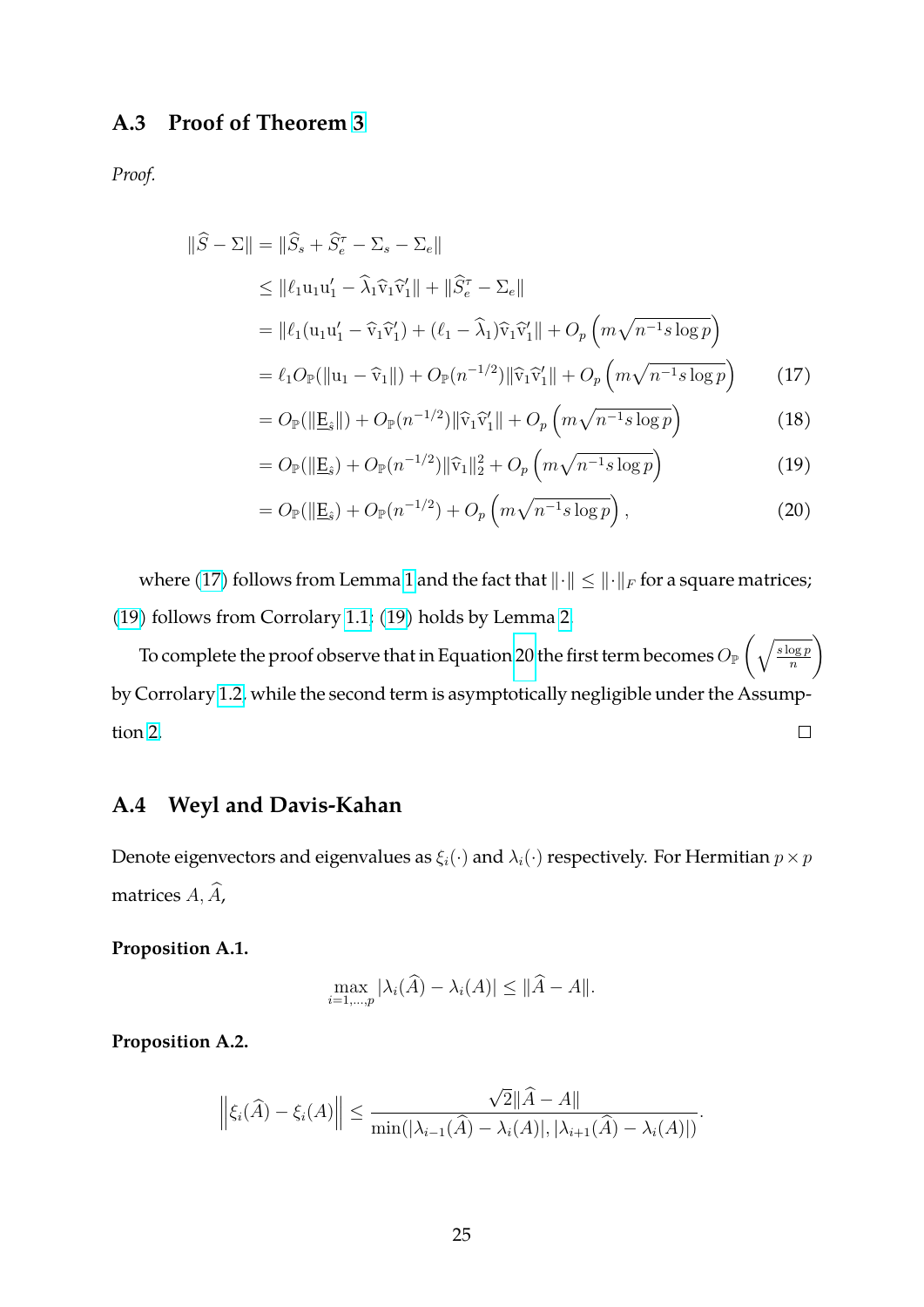# **A.5 T-Power Algorithm**

**Algorithm 1:** Truncated Power Method [Yuan and Zhang](#page-29-1) [\[2011\]](#page-29-1)

**Input:**  $p \times p$  PSD matrix A, initial estimate  $x_0 \in \mathbb{R}^p$ , dimension r.  $t = 1$ **while** *not converged* **do**  $x'_t = Ax_{t-1}/||Ax_{t-1}||;$  /\* Power iteration \*/  $F_t = \text{supp}(x_t)$ /\* Support of indices  $*/$  $\hat{x}_t = \text{Truncated}(x_t)$ /\* Truncate  $*/$  $x_t = \hat{x}_t / \|\hat{x}_t\|$ ; /\* Standardize \*/  $t = t + 1$ **end**

### <span id="page-25-0"></span>**A.6 DSCE Algorithm**

**Algorithm 2:** Proposed Algorithm

<span id="page-25-1"></span>**Input:** standardized  $p \times n$  data matrix  $X$ , dimension  $r$ .  $S=\frac{1}{n}$  $S = \frac{1}{n}X'X$ ;<br>  $\widehat{S}_s = T\text{-Power}(S)$ ;<br>  $\longrightarrow$  /\* Rank-*r* Truncuted power method \*/  $/*$  Rank-r Truncuted power method \*/  $\widehat{S}_e^{\tau} = \tau (S - \widehat{S}_s)$ ; /\* Adaptive Thresholding, $(10)$  \*/ **Output:**  $p \times p$  matrix  $\hat{S} = \hat{S}_s + \hat{S}_e^{\tau}$ .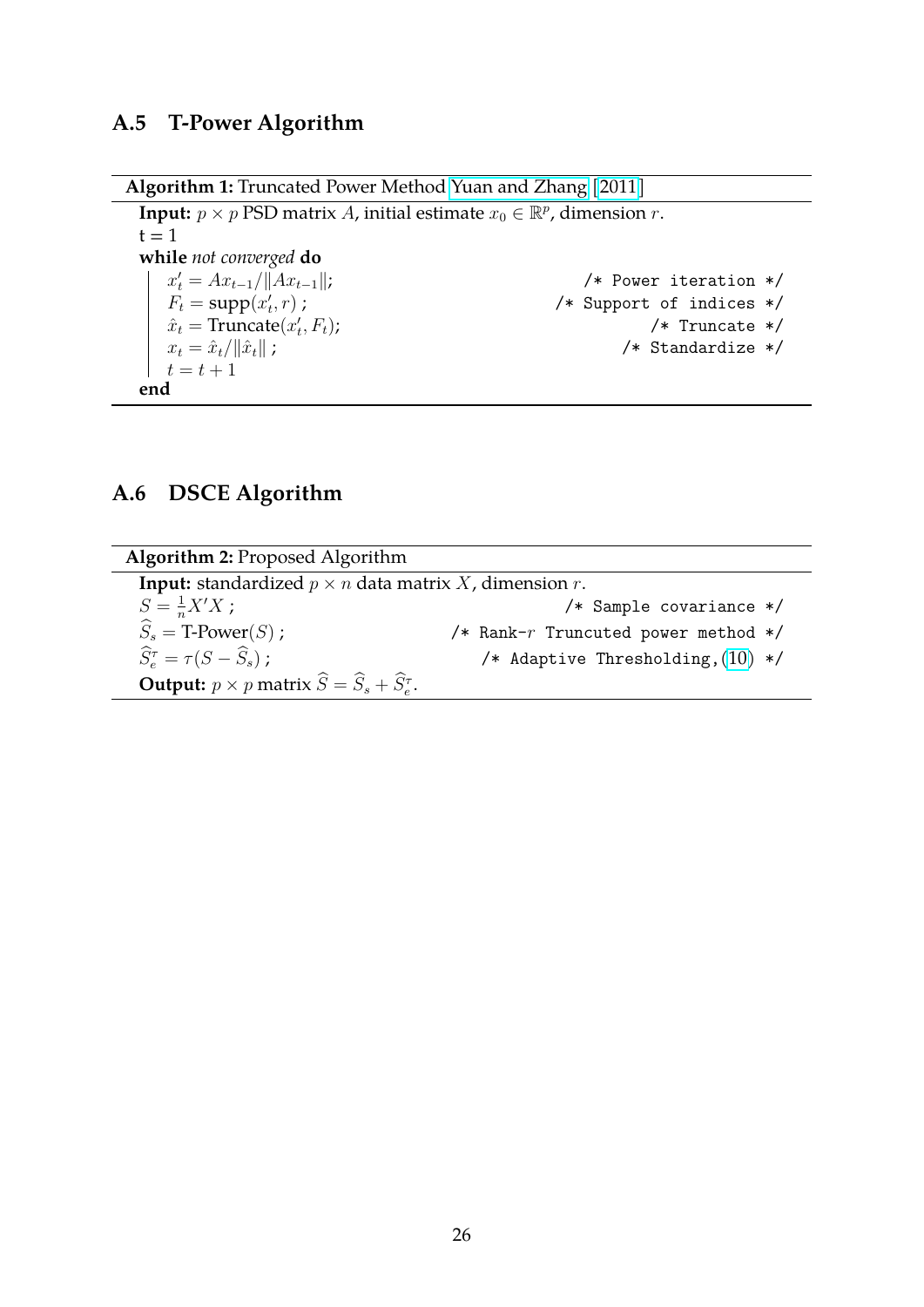# **References**

- <span id="page-26-8"></span>Amini, A. A. and Wainwright, M. J. (2009). High-dimensional analysis of semidefinite relaxations for sparse principal components. *The Annals of Statistics*, 37(5B):2877 – 2921.
- <span id="page-26-0"></span>Anderson, T. W. (1963). Asymptotic Theory for Principal Component Analysis. *The Annals of Mathematical Statistics*, 34(1):122 – 148.
- <span id="page-26-2"></span>Bai, Z. and Silverstein, J. (2010). *Spectral Analysis of Large Dimensional Random Matrices*.
- <span id="page-26-6"></span>Bai, Z. D., Miao, B. Q., and Pan, G. M. (2007). On asymptotics of eigenvectors of large sample covariance matrix. *The Annals of Probability*, 35(4):1532 – 1572.
- <span id="page-26-1"></span>Bai, Z. D. and Yin, Y. Q. (1993). Limit of the smallest eigenvalue of a large dimensional sample covariance matrix. *The Annals of Probability*, 21(3):1275–1294.
- <span id="page-26-3"></span>Baik, J., Ben Arous, G., and Peche, S. (2005). Phase transition of the largest eigenvalue for non-null complex covariance matrices. *Annals of Probability*, 33.
- <span id="page-26-4"></span>Baik, J. and Silverstein, J. W. (2006). Eigenvalues of large sample covariance matrices of spiked population models. *Journal of Multivariate Analysis*, 97(6):1382–1408.
- <span id="page-26-9"></span>Berthet, Q. and Rigollet, P. (2013). Optimal detection of sparse principal components in high dimension. *The Annals of Statistics*, 41(4):1780 – 1815.
- <span id="page-26-7"></span>Bickel, P. J. and Levina, E. (2008). Covariance regularization by thresholding. *The Annals of Statistics*, 36(6):2577 – 2604.
- <span id="page-26-5"></span>Bouchaud, J.-P. and Potters, M. (2009). Financial applications of random matrix theory: a short review. *arXiv.org, Quantitative Finance Papers*.
- <span id="page-26-10"></span>Cai, T. and Liu, W. (2011). Adaptive thresholding for sparse covariance matrix estimation. *Journal of the American Statistical Association*, 106(494):672–684.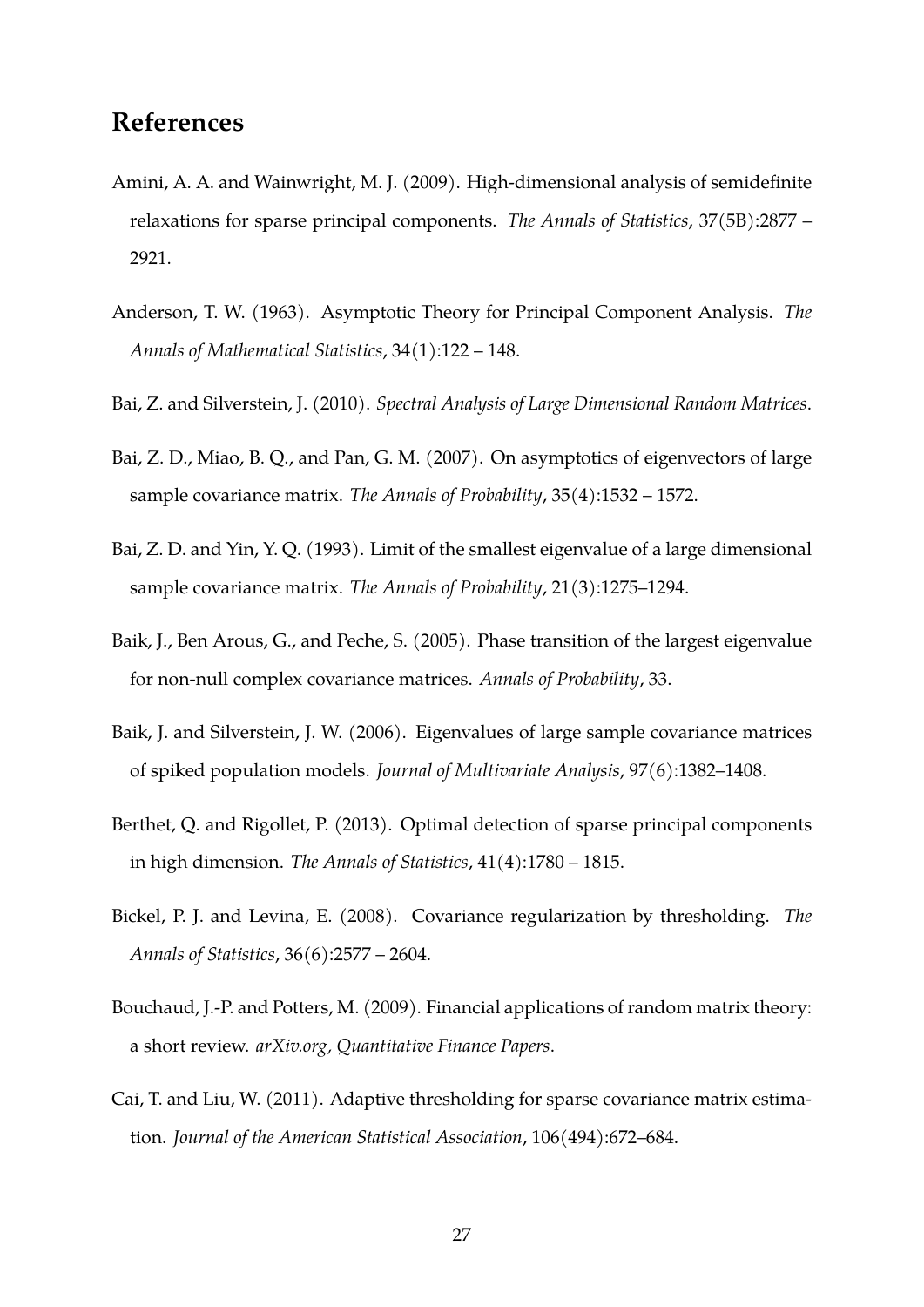- <span id="page-27-10"></span>Cai, T. T. and Zhou, H. H. (2012). Optimal rates of convergence for sparse covariance matrix estimation. *The Annals of Statistics*, 40(5):2389 – 2420.
- <span id="page-27-6"></span>Candes, E. J., Li, X., Ma, Y., and Wright, J. (2011). Robust principal component analysis? ` *J. ACM*, 58(3).
- <span id="page-27-7"></span>Chamberlain, G. and Rothschild, M. (1983). Arbitrage, factor structure, and meanvariance analysis on large asset markets. *Econometrica*, 51(5):1281–1304.
- <span id="page-27-8"></span>d'Aspremont, A., Ghaoui, L. E., Jordan, M. I., and Lanckriet, G. R. G. (2007). A direct formulation for sparse pca using semidefinite programming. *SIAM Review*, 49(3):434–448.
- <span id="page-27-2"></span>Donoho, D., Gavish, M., and Johnstone, I. (2018). Optimal shrinkage of eigenvalues in the spiked covariance model. *The Annals of Statistics*, 46(4):1742 – 1778.
- <span id="page-27-5"></span>Fan, J., Liao, Y., and Mincheva, M. (2013). Large covariance estimation by thresholding principal orthogonal complements. *Journal of the Royal Statistical Society: Series B (Statistical Methodology)*, 75(4):603–680.
- <span id="page-27-0"></span>Johnstone, I. M. (2001). On the distribution of the largest eigenvalue in principal components analysis. *The Annals of Statistics*, 29(2):295 – 327.
- <span id="page-27-3"></span>Johnstone, I. M. and Lu, A. Y. (2004). Sparse principal components analysis.
- <span id="page-27-4"></span>Johnstone, I. M. and Lu, A. Y. (2009). On consistency and sparsity for principal components analysis in high dimensions. *Journal of the American Statistical Association*, 104(486):682–693. PMID: 20617121.
- <span id="page-27-9"></span>Jolliffe, I. T., Trendafilov, N. T., and Uddin, M. (2003). A modified principal component technique based on the lasso. *Journal of Computational and Graphical Statistics*, 12(3):531–547.
- <span id="page-27-1"></span>Ledoit, O. and Wolf, M. (2004). A well-conditioned estimator for large-dimensional covariance matrices. *Journal of Multivariate Analysis*, 88(2):365–411.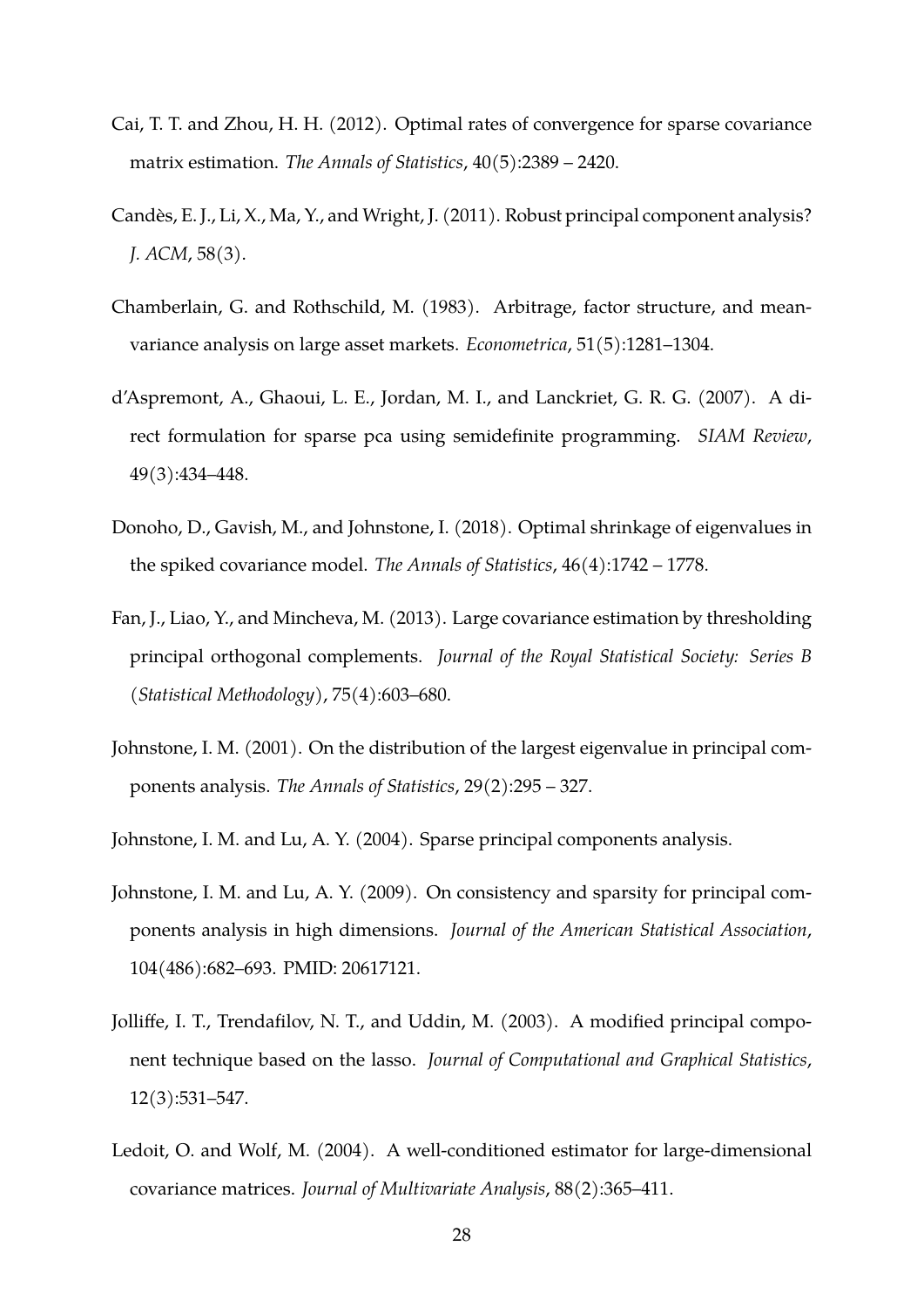- <span id="page-28-2"></span>Ledoit, O. and Wolf, M. (2012). Nonlinear shrinkage estimation of large-dimensional covariance matrices. *The Annals of Statistics*, 40(2):1024 – 1060.
- <span id="page-28-0"></span>Marčenko, V. A. and Pastur, L. A. (1967). Distribution of eigenvalues for some sets of random matrices. *Mathematics of the USSR-Sbornik*, 1(4):457–483.
- <span id="page-28-9"></span>Pati, D., Bhattacharya, A., Pillai, N. S., and Dunson, D. (2014). Posterior contraction in sparse Bayesian factor models for massive covariance matrices. *The Annals of Statistics*, 42(3):1102 – 1130.
- <span id="page-28-3"></span>Paul, D. (2007). Asymptotics of sample eigenstructure for a large dimensional spiked covariance model. *Statistica Sinica*, 17(4):1617–1642.
- <span id="page-28-10"></span>Rothman, A. J., Levina, E., and Zhu, J. (2009). Generalized thresholding of large covariance matrices. *Journal of the American Statistical Association*, 104(485):177–186.
- <span id="page-28-4"></span>Shen, D., Shen, H., Zhu, H., and Marron, J. S. (2016). The statistics and mathematics of high dimension low sample size asymptotics. *Statistica Sinica*, 26(4):1747–1770.
- <span id="page-28-1"></span>Tracy, C. A. and Widom, H. (1996). On orthogonal and symplectic matrix ensembles. *Communications in Mathematical Physics*, 177(3):727 – 754.
- <span id="page-28-6"></span>Wainwright, M. J. (2019). *High-Dimensional Statistics: A Non-Asymptotic Viewpoint*. Cambridge Series in Statistical and Probabilistic Mathematics. Cambridge University Press.
- <span id="page-28-5"></span>Wang, W. and Fan, J. (2017). Asymptotics of empirical eigenstructure for high dimensional spiked covariance. *The Annals of Statistics*, 45(3):1342 – 1374.
- <span id="page-28-8"></span>Witten, D., Tibshirani, R., and Hastie, T. (2009). A penalized matrix decomposition, with applications to sparse principal components and canonical correlation analysis. *Biostatistics (Oxford, England)*, 10:515–34.
- <span id="page-28-7"></span>Wright, J., Ganesh, A., Rao, S., Peng, Y., and Ma, Y. (2009). Robust principal component analysis: Exact recovery of corrupted low-rank matrices via convex optimization.